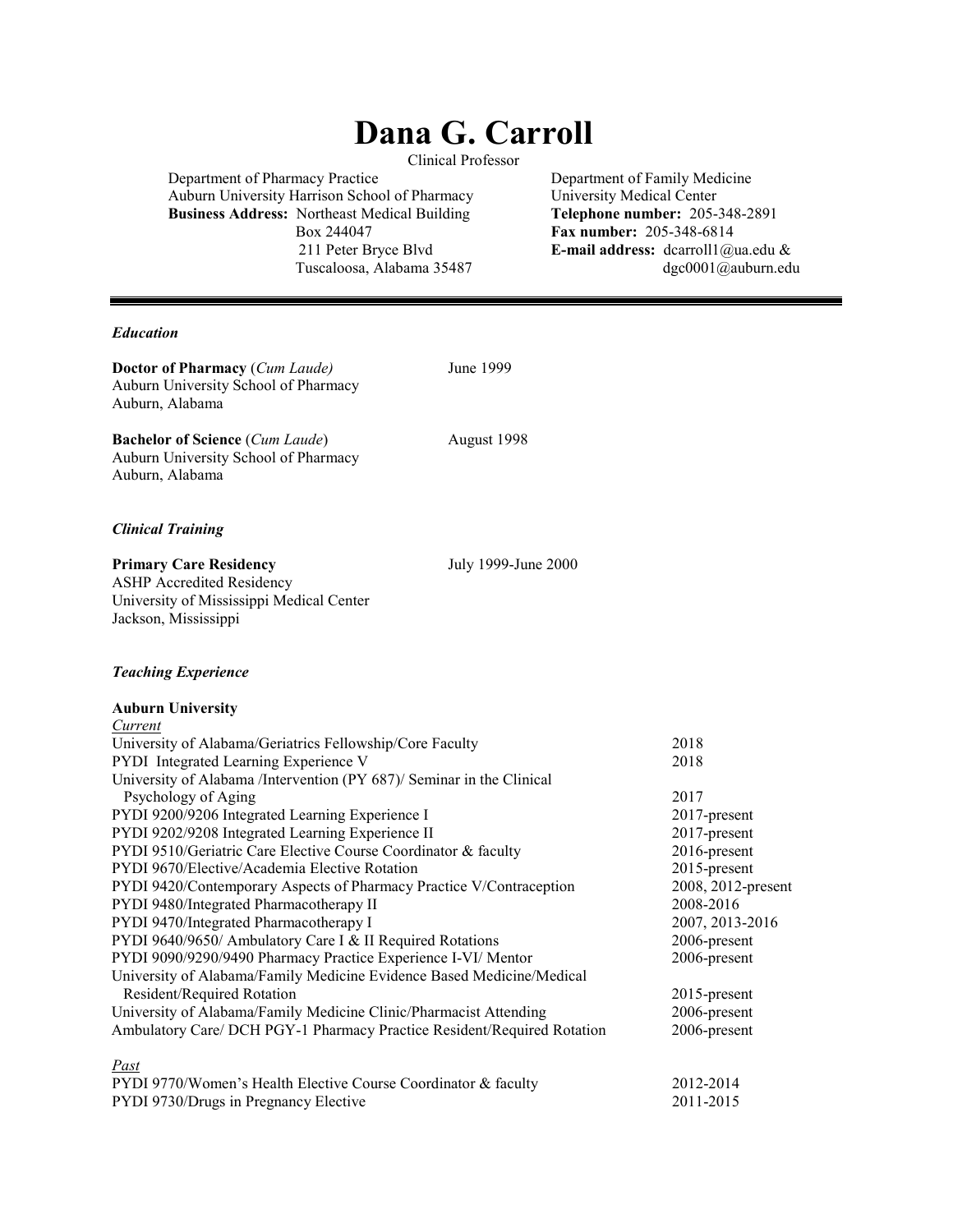| PYDI 9690/Professional Seminar                                                    | 2011-2017 |
|-----------------------------------------------------------------------------------|-----------|
| PGY 5770/Women's Health Issues Elective                                           | 2011-2012 |
| PYDI 9080/Foundations of Pharmacy                                                 | 2010-2015 |
| PYDI 9480/Integrated Pharmacotherapy/Migraine                                     | 2009-2017 |
| PYPP5680/Clinical Seminar/Manuscript                                              | 2009-2011 |
| PYDI 5420/Contemporary Aspects of Pharmacy Practice V/Diabetes                    | 2006-2011 |
| PYPP5680/Clinical Seminar/Poster                                                  | 2006-2008 |
| Nontraditional Program COPD Content Expert                                        | 2008      |
| University of Alabama HHE/CHS 420/521/Rural Medical Scholars/Epidemiology         | 2011-2015 |
| University of Alabama Family Medicine Pharmacotherapy/Medical Resident            |           |
| <b>Elective Rotation</b>                                                          | 2007-2015 |
| <b>University of Oklahoma</b>                                                     | 2002-2006 |
| PHAR 7824/Pharmaceutical Care II/Co-Coordinator                                   |           |
| PHAR 7824/Pharmaceutical Care II/Pathophysiology of Dyslipidemia                  |           |
| PHAR 7824/Pharmaceutical Care II/Arteriosclerosis and Peripheral Vascular Disease |           |
| PHAR 7824/Pharmaceutical Care II/Pharmacology of Lipid Modifying Agents           |           |
| PHAR 7824/Pharmaceutical Care II/Therapeutics of Dyslipidemia                     |           |
| PHAR 7844/Pharmacy Practicum Lab/Lab Facilitator                                  |           |
| PHAR 7812/Advanced Drug Literature Evaluation/Articles on Harm and Etiology       |           |
| PHAR 7812/Advanced Drug Literature Evaluation/Practice Guidelines                 |           |
| PHAR 7891/Pharmaceutical Care IX/First Aid and Wound Care                         |           |
| PHAR 7891/Pharmaceutical Care IX/Alopecia, Baldness and Skin Changes              |           |
| PHAR 7891/Pharmaceutical Care IX/Sunburns and Severe Burns                        |           |
| PHAR 7024/Ambulatory Care/Clinical Clerkship                                      |           |
| PHAR 7990/Independent Study in Pharmacy/Diabetes Community Education Program      |           |
| PHAR 7813/Pharmaceutical Care I/Lab Facilitator                                   |           |
| PA 7106/Pharmacotherapeutics/Osteoporosis                                         |           |
| PHSC 5010/Pharmacotherapeutics/Oral Contraceptives                                |           |
| PHSC 5010/Pharmacotherapeutics/Hypertension                                       |           |
| ATRG 4723/ Illness and Disease in the Physically Disabled                         |           |
| Family Medicine Ambulatory Care/Pharmacy Resident Rotation                        |           |
| Family Medicine Ambulatory Care/Medical Resident Rotation                         |           |
| Family Medicine Pharmacotherapy/Medical Resident Rotation                         |           |
| Family Medicine Clinic Pharmacist Attending                                       |           |
| Family Medicine Dyslipidemia and Antibiotic Management Cases/Medical Students     |           |
|                                                                                   |           |

Clinical preceptor of PharmD candidates. Family Medicine. Jackson, Mississippi. January- February 2000

Clinical preceptor of PharmD candidates. Anticoagulation Clinic. Jackson, Mississippi. July 1999- June 2000

# *Certifications and Credentials*

| Board Certified Geriatric Pharmacist<br>Initial certification obtained in 2016       | June 2016-2021     |
|--------------------------------------------------------------------------------------|--------------------|
| Certified Diabetes Educator<br>Initial certification obtained in 2011                | December 2017-2022 |
| Board Certified Pharmacotherapy Specialist<br>Initial certification obtained in 2002 | December 2017-2024 |

University of Oklahoma Faculty Leadership Fellow June 2004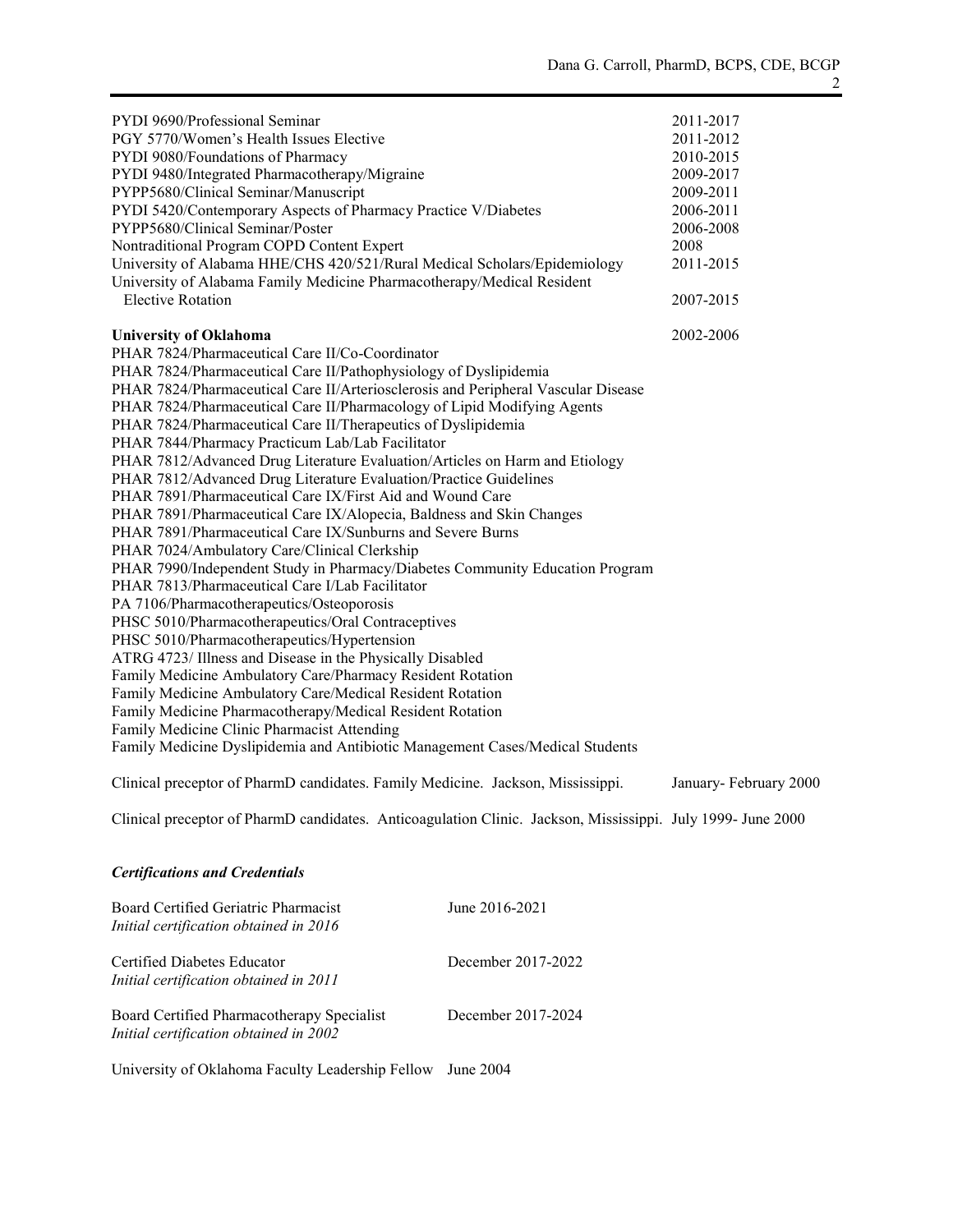#### *Licensure*

| Registered Pharmacist<br>Alabama State Board of Pharmacy                                                                                | January 2002-present |                           |
|-----------------------------------------------------------------------------------------------------------------------------------------|----------------------|---------------------------|
| Registered Pharmacist<br>Oklahoma State Board of Pharmacy                                                                               | September 2001-2006  |                           |
| Registered Pharmacist<br>North Carolina State Board of Pharmacy                                                                         | October 2000-2001    |                           |
| Registered Pharmacist<br>Mississippi State Board of Pharmacy                                                                            | September 1999-2007  |                           |
| Professional experience                                                                                                                 |                      |                           |
| <b>Clinical Professor</b><br>Auburn University Harrison School of Pharmacy Department of Pharmacy Practice<br>Auburn, Alabama           |                      | October 2018-present      |
| <b>Adjunct Faculty</b><br>University of Alabama Department of Psychology<br>Tuscaloosa, Alabama                                         |                      | April 2015-present        |
| <b>Adjunct Faculty</b><br>University of Alabama Department of Family, Internal and Rural Medicine<br>Tuscaloosa, Alabama                |                      | August 2006-present       |
| <b>Associate Clinical Professor</b><br>Auburn University Harrison School of Pharmacy Department of Pharmacy Practice<br>Auburn, Alabama |                      | July 2006- September 2018 |
| <b>Assistant Professor</b><br>University of Oklahoma College of Pharmacy<br>Tulsa, Oklahoma                                             |                      | August 2001 - June 2006   |
| <b>Adjunct Assistant Professor</b><br>Department of Family Medicine<br>Tulsa, Oklahoma                                                  |                      | August 2001-June 2006     |
| Clinical Pharmacist, Emergency Department<br>Duke University Medical Center<br>Durham, North Carolina                                   |                      | July 2000- July 2001      |
| Pharmacy Technician<br>Jackson Hospital<br>Montgomery, Alabama                                                                          |                      | June 1995-December 1995   |

#### *Publications*

Pyelonephritis. Lisenby K, Carroll DG, Scarbrough C. 5 Minute Clinical Consult 2019 edition.

Polypharmacy. Halli-Tierney A, Scarbrough C, Carroll DG. *American Family Physician*. (accepted pending revisions October 2018)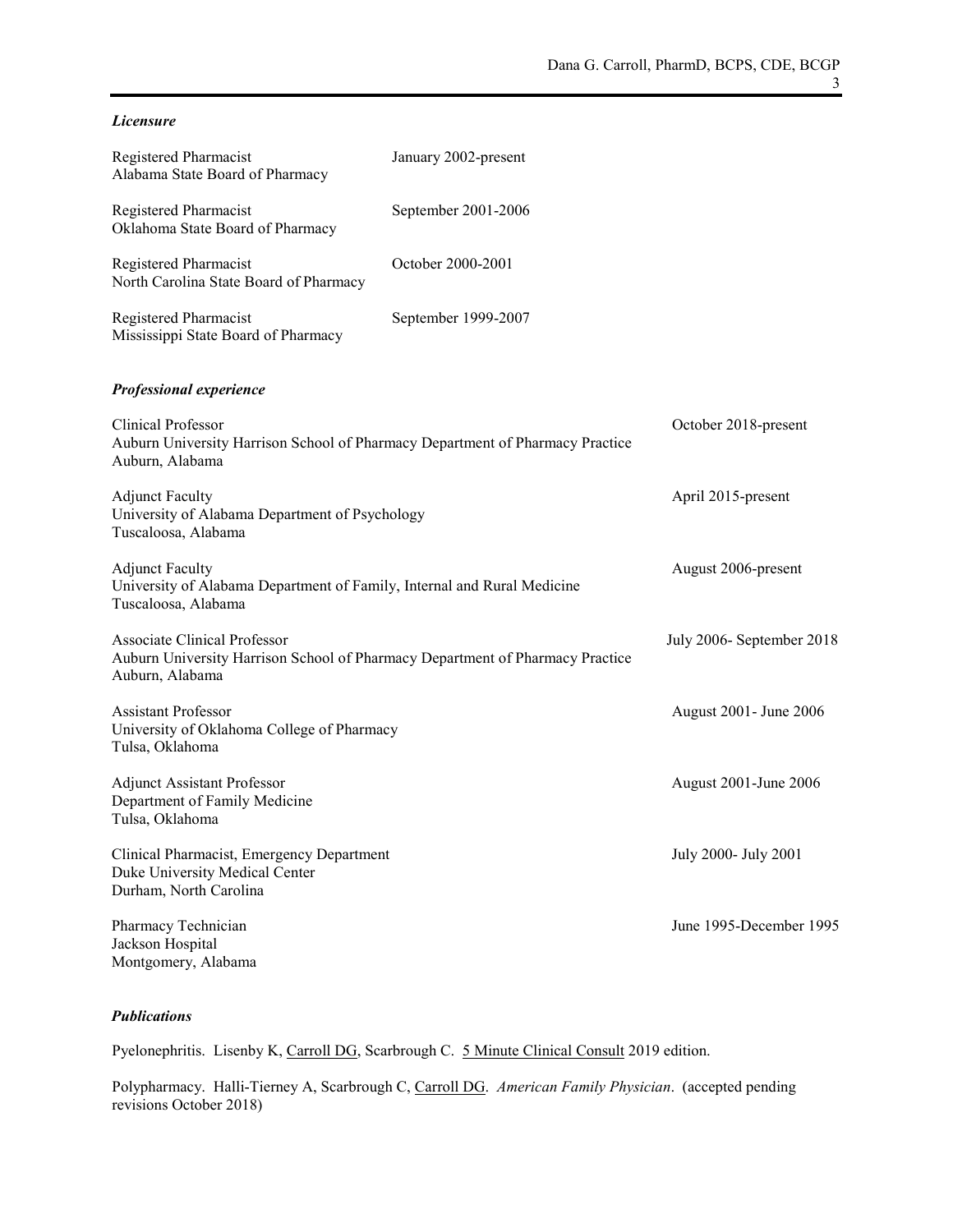Ambulatory Care Preceptors' Perceptions on SOAP Note Writing in Advanced Pharmacy Practice Experiences. Lisenby KM, Andrus MR, Jackson CW, Stevenson TL, Fan S, Gaillard P, Carroll DG. *Currents in Pharmacy Teaching and Learning*. 2018;10:1574-1578.

Innovative utilization of interprofessional board review in a residency curriculum. Lisenby KM, Scarbrough C, Pinner NA, Leeper J, Xu Q, Carroll DG*. Currents in Pharmacy Teaching and Learning*. 2018;10:1501-1506.

Development and validation of a rubric to evaluate diabetes SOAP note writing in APPE. Andrus MA, McDonough S, Kelley KW, Stamm PL, McCoy EK, Lisenby KM, Whitely HP, Slater N, Carroll DG, Hester KM, Helmer AM, Jackson CW, Byrd DC. *American Journal of Pharmaceutical Education*. 2018:82(Article 6725):1045-1050.

Student perceptions and comfort with content in a women's health elective utilizing team based learning vs lecture delivery. Carroll DG, Bellone J, Gaillard P, Makki G, McCoy E. *Pharmacy Education* 2018;1:54-60.

Pyelonephritis. Lisenby K, Carroll DG, Scarbrough C. 5 Minute Clinical Consult 2018 edition.

Pyelonephritis. Lisenby K, Carroll DG, Scarbrough C. 5 Minute Clinical Consult 2017 edition.

Student perspectives and learning outcomes with implementation of team-based learning into a video conferenced elective. Eiland L, Garza K, Hester K, Carroll DG, Kelley K. *Currents in Pharmacy Teaching and Learning* 2016; 8:164-172.

Patient reported barriers to attending diabetes self-management classes. Carroll DG, Hammond A, Leeper J. *Journal of Endocrinology and Diabetes Research* 2015; 1: 100101.

A review of current treatment strategies for gestational diabetes mellitus. Kelley KW, Carroll DG, Meyer A. *Drugs in Context.* 2015; 4: 212282. DOI: 10.7573/dic.212282

Paxil for the management of menopausal hotflashes. Carroll DG, Lisenby K, Carter T. *International Journal of Women's Health*. (invited review) 2015;7:615-62.

In women with gestational diabetes requiring drug treatment, glibenclamide may be inferior to insulin and metformin: metformin (plus insulin when required) performs better than insulin. Carroll DG, Kelley KW. *Evidence Based Medicine [e pub]. (*invited review*)* 2015*;*20:127

Implementation and evaluation of evidence-based patient care application during a primary care advanced practice experience. Hester EK, Carroll DG, Kelley KW, Westrick SC. *Currents in Pharmacy Teaching and Learning.*2015;7:324-331.

Review of metformin and glyburide in the management of gestational diabetes. Carroll DG, Kelley KW. *Pharmacy Practice*. 2014;12:528.

Applying evidenced based medicine in primary care. Hester EK, Carroll DG, Kelley KW. *Ambulatory Care Survival Guide, 3rd edition.* ACCP. 2013; 207-212.

A comparison of grading rubrics for professional seminars given by doctor of pharmacy candidates. Carroll DG, McDonough S, Starr J, Andrus M, Stevenson TL, Liles AM. *Currents in Pharmacy Teaching and Learning*. 2013;5:288-94.

Mixing insulin glargine with rapid-acting insulin: A review of the literature. Carroll DG, Meade LT. *Diabetes Spectrum*. 2013;26:112-117.

When one drug affects two patients: a review of inpatient medication use in pregnant patients for the management of non-labor related pain, sedation, infection, and hypertension. Bulloch MN, Carroll DG. *Journal of Pharmacy Practice.* 2012;25:352- 367.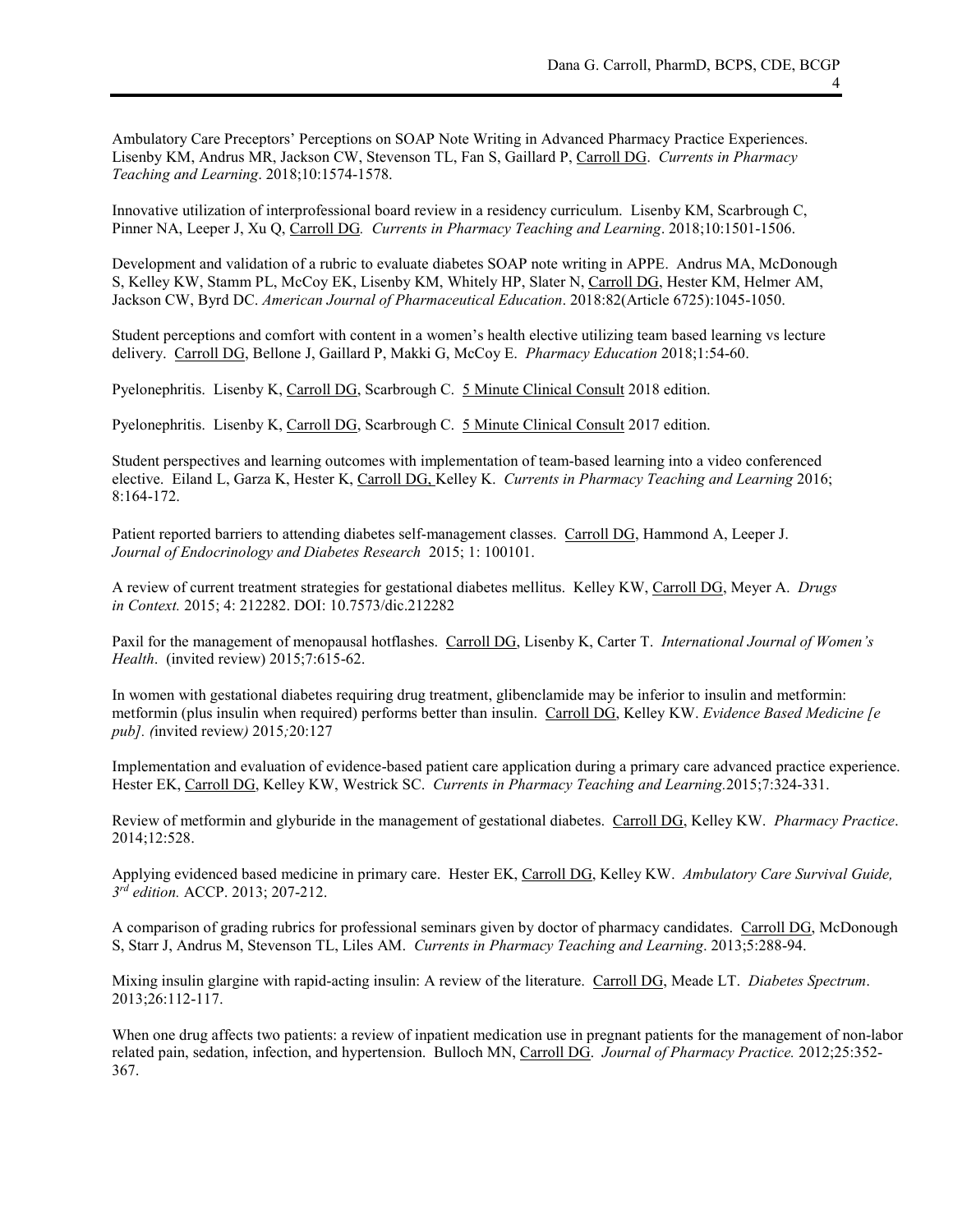Almotriptan malate: early treatment in acute migraine. Eiland L, Carroll DG. *Clinical Medicine Reviews in Therapeutics* 2012:441-450.

Venlafaxine and desvenlafaxine in the management of menopausal hot flashes. Johnson ED, Carroll DG. *Pharmacy Practice*  2011;9:117-121.

Implementing a school-wide clinical intervention documentation system: process and results. Stevenson TL, Fox BI, Andrus M, Carroll DG. *American Journal of Pharmaceutical Education* 2011*;*75(5) Article 90*.*

Electronic medical letter prompts for lab orders in patients initiating statins. Carroll DG, Alexander C, Radford E, Leeper J, Carroll DN. *Applied Clinical Informatics* 2011;2:104-115.

Use of gabapentin for the management of natural or surgical menopausal hot flashes. Hayes LP, Carroll DG, Kelley KW. *Annals of Pharmacotherapy* 2011;45:388-94.

Evaluating the evidence for over the counter alternatives for relief of hot flashes in menopausal women. Kelley KW, Carroll DG. *Journal of the American Pharmacists Association* 2010;50:e106-e115 and *Pharmacy Today* 2010;16:59-68.

Authors reply. Comment: Fatal intracranial bleed potentially due to warfarin and influenza vaccination interaction. Carroll DG, Carroll DN. *Annals of Pharmacotherapy* 2009;43:1913-1914.

Use of antidepressants for the management of hot flashes. Carroll DG, Kelley KW. *Pharmacotherapy* 2009;29:1357-1374.

Fatal intracranial bleed potentially due to warfarin and influenza vaccination interaction. Carroll DN, Carroll DG. *Annals of Pharmacotherapy* 2009; 43:754-760.

Interactions between warfarin and three commonly prescribed fluoroquinolones. Carroll DN, Carroll DG. *Annals of Pharmacotherapy* 2008; 42:680-685*.*

Drug-induced lupus associated with synthetic conjugated estrogens. Carroll DG, Cavanagh L. *Annals Pharmacotherapy* 2007;41:702-706

Prevention of sun-induced skin disorders. Carroll DG, Crosby KM. *Handbook of Nonprescription Drugs,* 15th edition.

Skin hyperpigmentation and photoaging. Crosby KM, Carroll DG. *Handbook of Nonprescription Drugs,* 15th edition.

Nonhormonal therapies for alleviation of hot flash symptoms. Carroll DG. *American Family Physician* 2006;73:457-464.

Use of topiramate for relief of painful diabetic peripheral neuropathy: a case report. Kline KM, Carroll DG, Malnar KM. *Neuropathic Pain Review Series* 2005;4:13-15.

Topiramate for treatment of painful diabetic peripheral neuropathies. Carroll DG, Kline KM, Malnar KF. *Pharmacotherapy* 2004;24:1186-1193.

Painful diabetic peripheral neuropathy relieved with use of topiramate. Kline KM, Carroll DG, Malnar KF. *The Southern Medical Journal* 2003;96:602-605.

Hormone replacement therapy: current concerns and considerations. Carroll DG, Noble SL. *The American Journal of Managed Care* 2002;8:663-675.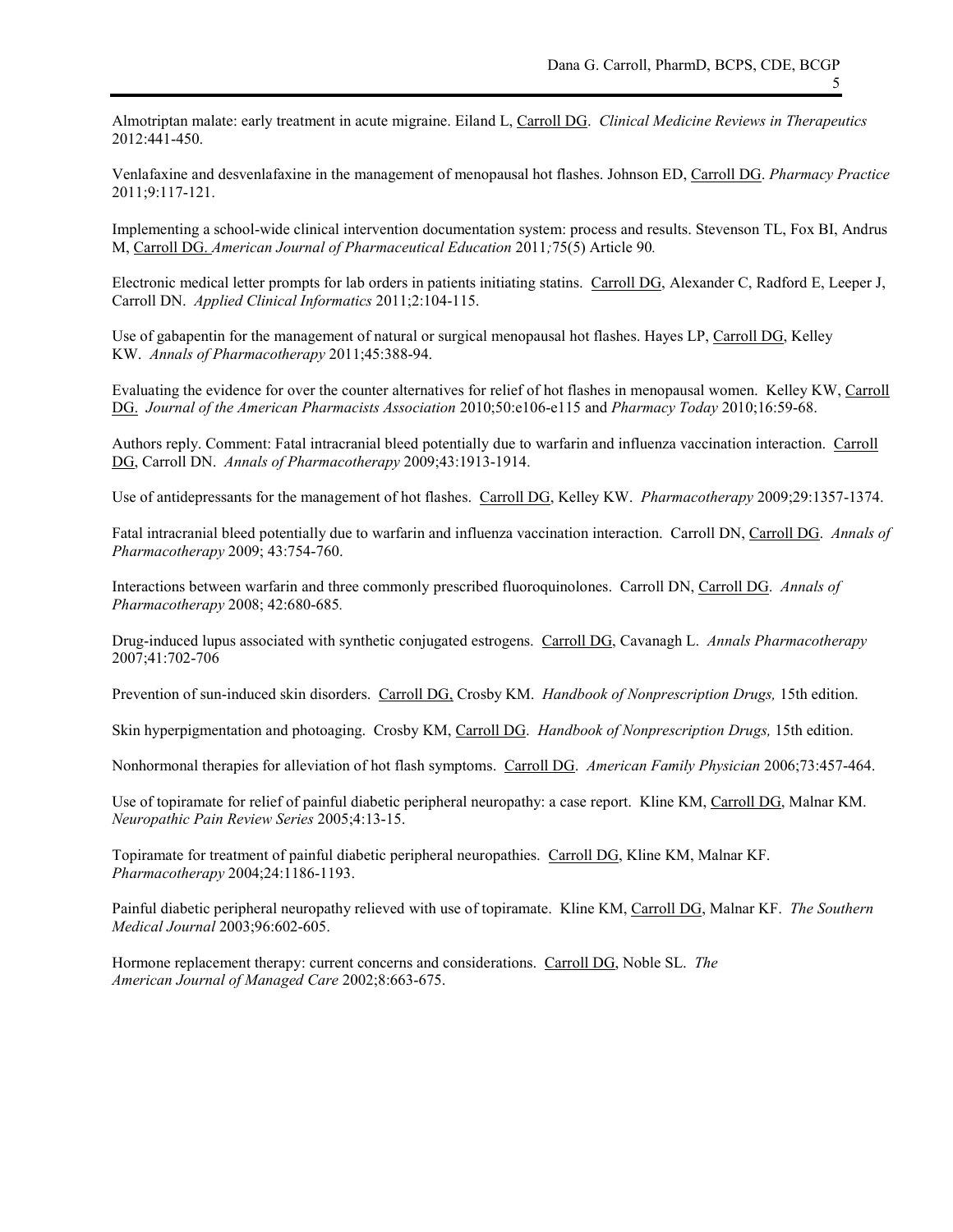## July 2017 Incorporating interprofessional case discussions into a family medicine geriatric rotation. IAGG World Congress of Gerontology and Geriatrics (poster). Halli-Tierney A, Allen RS, McKinney R, Carroll DG. San Francisco, California. July 2017 Health literacy screening in geriatric primary care. IAGG World Congress of Gerontology and Geriatrics (poster). Albright, A. Mieskowski L, Halli-Tierney A**,** Carroll DG, Scoggin F, Allen R. San Francisco, California

## *International Professional Presentations*

## *National Professional Presentations*

| December 4, 2018  | Physicians' perceptions of pharmacist collaboration in primary care. Upton AJ, Lisenby<br>KM, Carroll DG, Kelley KW. ASHP Midyear Clinical Meeting (poster). Anaheim,<br>California.                                                                                          |
|-------------------|-------------------------------------------------------------------------------------------------------------------------------------------------------------------------------------------------------------------------------------------------------------------------------|
| November 19, 2018 | Development of an interprofessional geriatrics teaching clinic for comprehensive clinical<br>education and care. Halli-Tierney A, Carroll DG, McKinney R, Allen R. Geriatric<br>Society of America Annual Meeting (poster). Boston, Massachusetts.                            |
| October 18, 2018  | Assessing student confidence in interprofessional communication during primary care<br>advanced practice experiences. Helmer A, Lisenby K, Smithgall S, Carroll DG, Hester K.<br>American College of Clinical Pharmacy Annual Meeting (poster). Seattle, Washington.          |
| May 8, 2018       | Innovative utilization of interprofessional board review in a residency curriculum.<br>Lisenby KM, Carroll DG, Scarbrough C. Society of Teachers of Family Medicine<br>Annual Meeting. Washington, DC.                                                                        |
| May 7, 2018       | A self-directed evidence based pharmacotherapy rotation in the residency curriculum.<br>Lisenby KM, Carroll DG, Scarbrough C. Society of Teachers of Family Medicine<br>Annual Meeting. Washington, DC.                                                                       |
| December 3, 2017  | Complex Family Medicine outpatient case. American Society of Health-System<br>Pharmacists Geriatrics Certification Review Course. Orlando, Florida.                                                                                                                           |
|                   | September 13 & 15, 2017 Geriatric polypharmacy: Stop the pill mill! American Association of Family<br>Practitioners Family Medicine Experience (FMX) Meeting. Halli-Tierney A,<br>Scarbrough C, Carroll DG. San Antonio, Texas.                                               |
| July 16, 2017     | Do your rubrics measure up? Assessing and enhancing the reliability of rubrics in APPE.<br>Andrus M, McDonough S, Stamm P, Kelley K, Carroll DG. American Association of<br>Colleges of Pharmacy Annual Meeting. Nashville, Tennessee.                                        |
| July 17, 2017     | Interprofessional education (IPE) activities at colleges and schools of pharmacy in the<br>United States (US). Carroll DG, Bingham A, Chamberlin K, Mohammad R, Williams N.<br>American Association of Colleges of Pharmacy Annual Meeting (poster). Nashville,<br>Tennessee. |
| May 8, 2017       | Development of a formal interprofessional case discussion series for family medicine<br>resident education. Halli-Tierney A, Carroll DG, Allen RS, McKinney R. Society of<br>Teachers of Family Medicine Annual Meeting. San Diego, California.                               |
| May 6, 2017       | The effects of interdisciplinary education on decreasing potentially inappropriate<br>medications in the elderly. Carroll DG, Halli-Tierney A, Allen RS. Society of Teachers<br>of Family Medicine Annual Meeting. San Diego, California.                                     |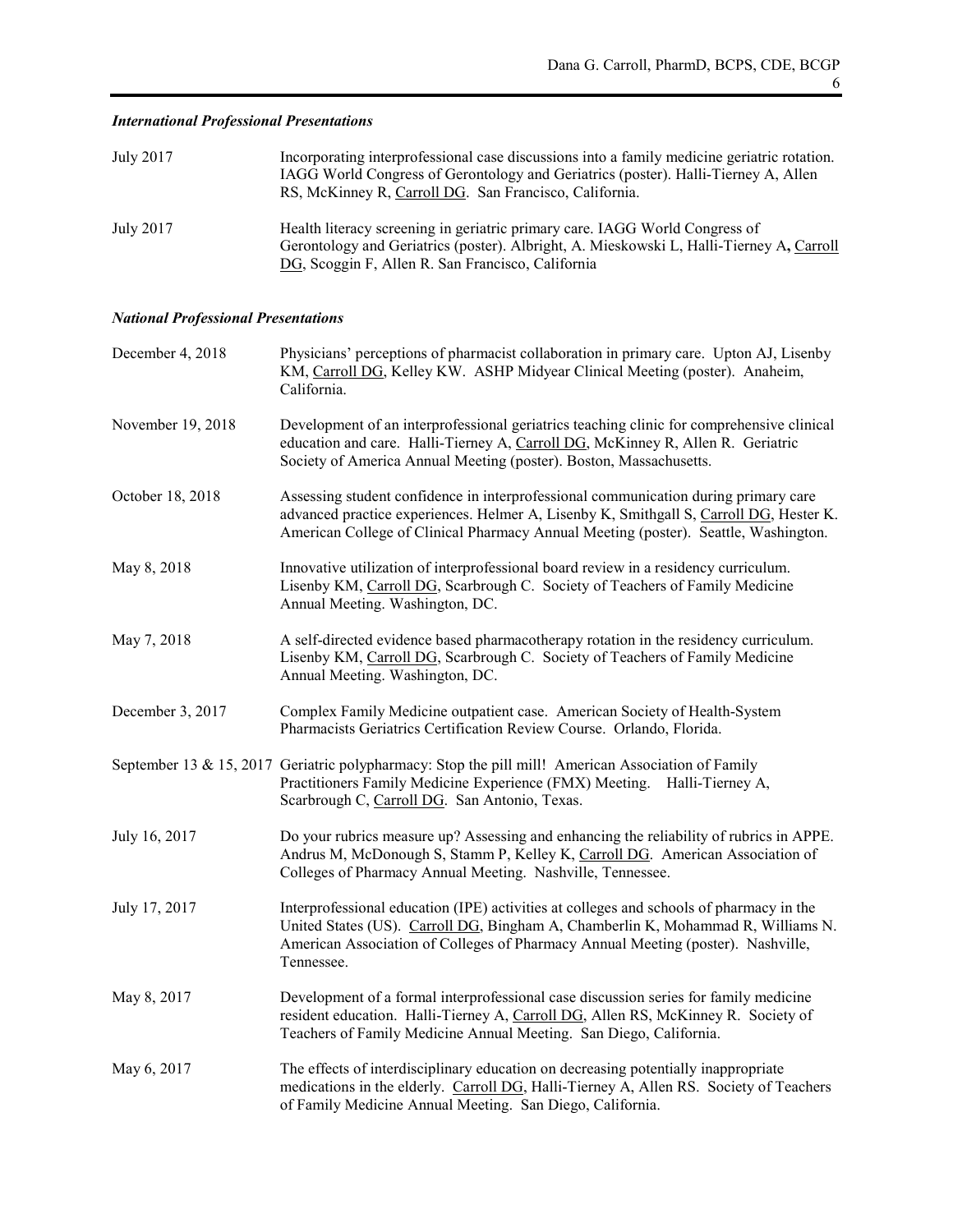| May 6, 2017       | Utilization of a newly established transitions of care clinic for interprofessional education<br>of family medicine residents. Elsayed T, Carroll DG, Halli-Tierney A, McKinney R,<br>Friend M, Henson S. Society of Teachers of Family Medicine Annual Meeting. San<br>Diego, California.              |
|-------------------|---------------------------------------------------------------------------------------------------------------------------------------------------------------------------------------------------------------------------------------------------------------------------------------------------------|
| December 4, 2016  | Complex Family Medicine outpatient case. American Society of Health-System<br>Pharmacists Geriatrics Certification Review Course. Las Vegas, Nevada.                                                                                                                                                    |
| November 16, 2016 | Impact of an interdisciplinary geriatric clinic on cognition, depression, and anxiety in<br>geriatric patients. Halli-Tierney A, Meyer B, Garrett A, Allen RS, Carroll DG.<br>Gerontological Society of America Annual Scientific Meeting (poster). New Orleans,<br>Louisiana.                          |
| November 6, 2016  | Beyond metformin II: newer antidiabetic agents: what is their role in management of type<br>2 diabetes. Kelley KW, Carroll DG, Phillippe H. American Society of Consultant<br>Pharmacists Annual Meeting. Dallas, Texas.                                                                                |
| July 24, 2016     | Survey of ambulatory care preceptors regarding SOAP note writing in advanced<br>pharmacy practice experiences (APPEs). Andrus MR, Carroll DG, Lisenby KM,<br>Stevenson TL, Fan S, Gaillard P, Jackson CW. American Association of Colleges of<br>Pharmacy Annual Meeting (poster). Anaheim, California. |
| May 2, 2016       | Establishment of an interprofessional geriatric clinic for family medicine resident<br>education. Halli Tierney A, Carroll DG, Allen R, Tucker M, McKinney R. Society of<br>Teachers of Family Medicine Annual Spring Conference. Minneapolis, Minnesota.                                               |
| May 1, 2016       | Incorporating evidence based medicine in the residency curriculum. Lisenby K,<br>Scarbrough C, Carroll DG. Society of Teachers of Family Medicine Annual Spring<br>Conference. Minneapolis, Minnesota.                                                                                                  |
| May 1, 2016       | Incorporating formal interprofessional case discussions into a family medicine residency<br>geriatric rotation. Carroll DG, Halli Tierney A, Allen R, McKinney R, Tucker M.<br>Society of Teachers of Family Medicine Annual Spring Conference. Minneapolis,<br>Minnesota.                              |
| January 15, 2016  | An interprofessional clinic experience as a basis for a medical student geriatrics elective.<br>Halli-Tierney A, Tucker M, Carroll DG, Allen RS, Luger JP. Society of Teachers of<br>Family Medicine Student Education Conference. Phoenix, Arizona.                                                    |
| December 8, 2015  | Impact of a resident pharmacist on medication reconciliation at admission in high risk<br>patients. Bowerman K, Carroll DG, Lisenby K. American Society of Health-System<br>Pharmacists Midyear Clinical Meeting (poster). New Orleans, Louisiana.                                                      |
| December 8, 2015  | Evaluating the appropriateness and dosing of select novel oral anticoagulants and risk of<br>complications in an inpatient setting. Tapley N, Lisenby K, Eure A, Carroll DG.<br>American Society of Health-System Pharmacists Midyear Clinical Meeting (poster). New<br>Orleans, Louisiana.             |
| December 8, 2015  | Impact of an interdisciplinary geriatric clinic on cognition, depression, and anxiety in<br>geriatric patients. Meyer B, Garrett A, Halli-Tierney A, Allen RS, Carroll DG. American<br>Society of Health-System Pharmacists Midyear Clinical Meeting (poster). New Orleans,<br>Louisiana.               |
| November 21, 2015 | Behavioral health screening in geriatric primary care: results and interdisciplinary<br>implications. Tighe C, Halli-Tierney A, Carroll DG, Scogin FR, Allen RS.                                                                                                                                        |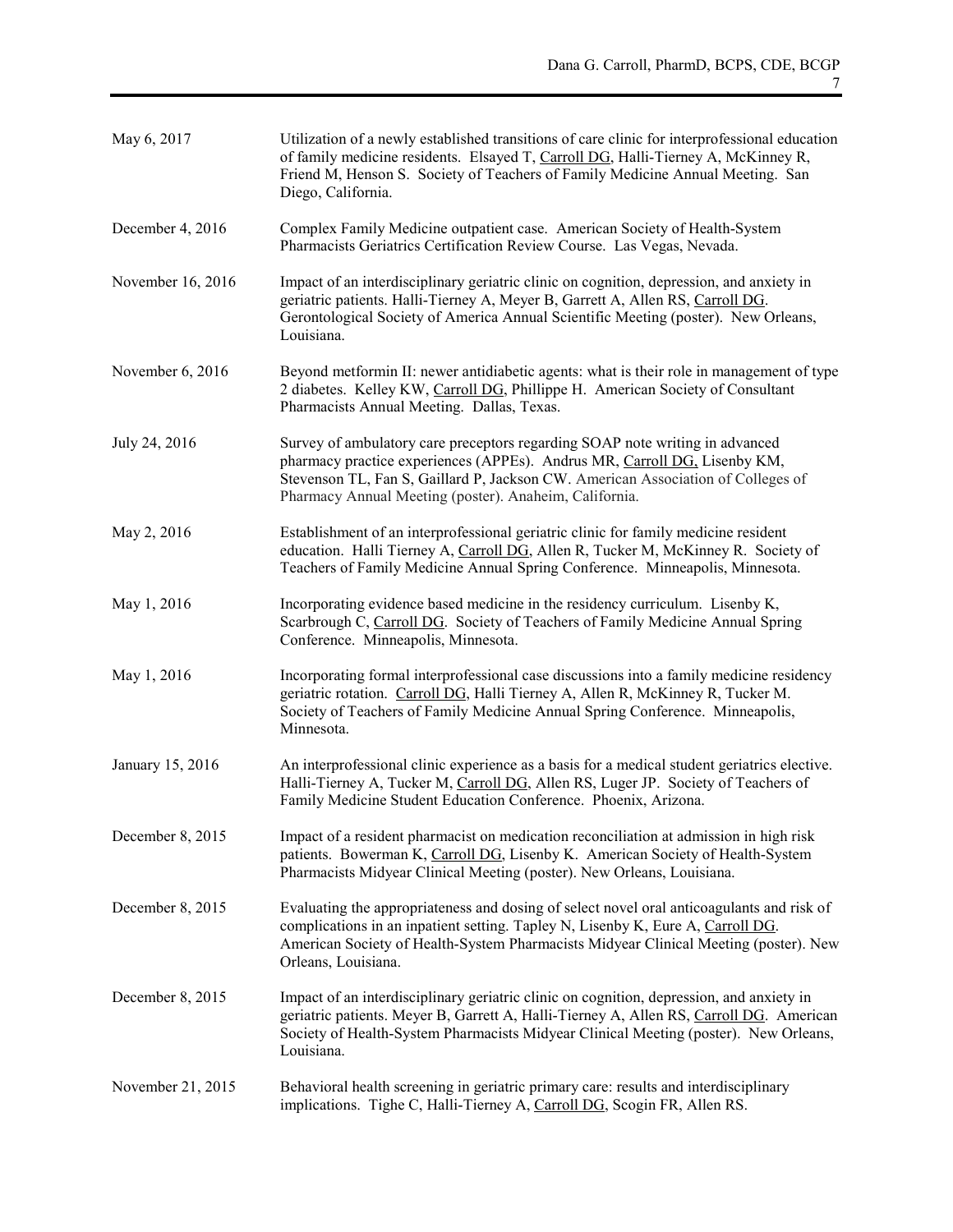|                   | Gerontological Society of America's Annual Scientific Meeting (poster). Orlando,<br>Florida.                                                                                                                                                                                                                                                  |
|-------------------|-----------------------------------------------------------------------------------------------------------------------------------------------------------------------------------------------------------------------------------------------------------------------------------------------------------------------------------------------|
| October 30, 2015  | Student pharmacists' perceptions of working with geriatric patients before and after<br>advanced pharmacy practice experiences. Hutchison A, Kelley K, Phillippe H, Andrus<br>M, Armstrong E, Carroll DG, Durham S, Schmidt S. American Society of Consultant<br>Pharmacists Annual Meeting (poster). Las Vegas, Nevada.                      |
| July 11, 2015     | Conversion of women's health elective from traditional lecture to team based learning on<br>multiple campuses utilizing video conferencing. American Association of Colleges of<br>Pharmacy Annual Meeting. National Harbor, Maryland.                                                                                                        |
| July 11, 2015     | Student comfort and perception of women's health topics using lecture and TBL delivery<br>methods. Carroll DG, Armstrong E, Galliard P, Bellone J. American Association of<br>Colleges of Pharmacy Annual Meeting (poster). National Harbor, Maryland.                                                                                        |
| April 27, 2015    | Innovative utilization of interprofessional board review in family medicine resident<br>education: perspectives in active learning for a pharmacotherapy curriculum in<br>academics. Carroll DG, Pinner N, Scarbrough C, Lisenby K, Ladner R, McCaleb H.<br>Society of Teachers of Family Medicine Annual Meeting (poster). Orlando, Florida. |
| April 10, 2015    | Evaluation of an interprofessional telemedicine diabetes education program. Delosreyes<br>A, Williamson L, Hammond A, Carroll DG, Rockwell NA. Interprofessional Health<br>Care Summit (poster). Savannah, Georgia.                                                                                                                           |
| December 9, 2013  | Attendance barriers to diabetes self-management classes. Craft J, Hammond A, Leeper J,<br>Carroll DG. American Society of Health-System Pharmacists Midyear Clinical Meeting<br>(poster). Orlando, Florida.                                                                                                                                   |
| May 1, 2013       | Involving pharmacy residents in family medicine resident education: perspectives from<br>two residency programs. Pinner N, Carroll DG, Ray S, Treadway S, Christensen M.<br>Society of Teachers of Family Medicine Annual Meeting. Baltimore, Maryland.                                                                                       |
| February 28, 2013 | Complex case #5 (Women's health issues). Carroll DG, Kelley KW. American Society<br>of Health-System Pharmacists and American Pharmacists Association Ambulatory Care<br>Pharmacy Review Course. Anaheim, California.                                                                                                                         |
| December 4, 2012  | Outcomes from diabetes self-management education classes. Crawford R, Lee R,<br>Hammond A, Carroll DG. American Society of Health-System Pharmacists Midyear<br>Clinical Meeting (poster). Las Vegas, Nevada.                                                                                                                                 |
| December 4, 2012  | Family medicine residents' perception of clinical pharmacists. Wright S, Bellone J,<br>Treadway S, Pinner N, Carroll DG. American Society of Health-System Pharmacists<br>Midyear Clinical Meeting (poster). Las Vegas, Nevada.                                                                                                               |
| October 24, 2012  | Evaluation of improved evidence-based patient care application during a primary care<br>advanced practice experience. Hester K, Carroll DG, Kelley K. American College of<br>Clinical Pharmacists Annual Meeting (poster). Hollywood, Florida.                                                                                                |
| July 15, 2012     | A comparison of grading rubrics for professional seminars given by Doctor of Pharmacy<br>candidates. Carroll DG, McDonough S, Andrus M, Liles AM, Starr J, Stevenson L.<br>American Association of Colleges of Pharmacy Annual Meeting (poster). Kissimmee,<br>Florida.                                                                       |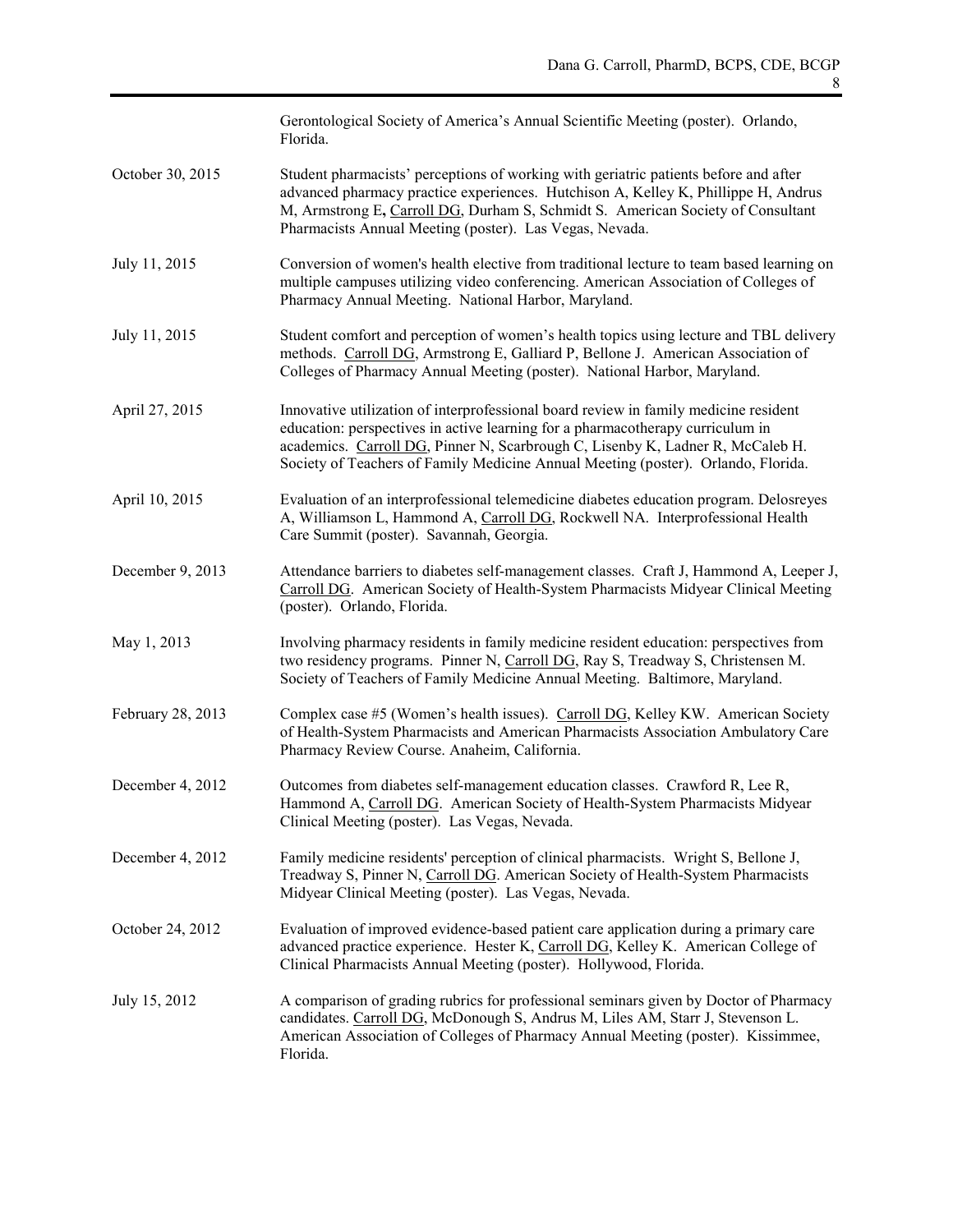| March 9, 2012    | Complex case #5 (Women's health issues). Carroll DG, Kelley KW. American Society<br>of Health System Pharmacists and American Pharmacists Association Ambulatory Care<br>Pharmacy Review Course. New Orleans, Louisiana.                |
|------------------|-----------------------------------------------------------------------------------------------------------------------------------------------------------------------------------------------------------------------------------------|
| June 12, 2011    | Complex case #5 (Women's health issues). Carroll DG, Kelley KW. American Society of<br>Health-System Pharmacists and American Pharmacists Association Ambulatory Care<br>Pharmacy Review Course. Denver, Colorado.                      |
| June 12, 2011    | Breast cancer and prostate cancer. American Society of Health-System Pharmacists and<br>American Pharmacists Association Ambulatory Care Pharmacy Review Course. Denver,<br>Colorado.                                                   |
| May 2011         | Electronic medical record prompts for lab orders in patients initiating statins. Society of<br>Teachers of Family Medicine Annual Meeting (poster). New Orleans, Louisiana.                                                             |
| May 2011         | Collaborative education and patient care: family medicine physicians and clinical<br>pharmacists. Ference J, Waits JB, Pinner N, Carroll DG, Gross G. Society of Teachers<br>of Family Medicine Annual Meeting. New Orleans, Louisiana. |
| March 25, 2011   | Breast cancer and prostate cancer. American Society of Health-System Pharmacists and<br>American Pharmacists Association Ambulatory Care Pharmacy Review Course. Seattle,<br>Washington.                                                |
| March 25, 2011   | Complex case #5 (Women's health issues). Carroll DG, Kelley KW. American Society of<br>Health-System Pharmacists and American Pharmacists Association Ambulatory Care<br>Pharmacy Review Course. Seattle, Washington.                   |
| December 4, 2010 | Breast cancer and prostate cancer. American Society of Health-System Pharmacists and<br>American Pharmacists Association Ambulatory Care Pharmacy Review Course.<br>Anaheim, California.                                                |
| December 4, 2010 | Complex case #5 (Women's health issues). Carroll DG, Kelley KW. American Society of<br>Health-System Pharmacists and American Pharmacists Association Ambulatory Care<br>Pharmacy Review Course. Anaheim, California.                   |
| April 8, 2008    | Evaluation of a pharmacotherapy clinic's impact on lipid management in diabetic<br>patients. American College of Clinical Pharmacy Spring Practice and Research Forum<br>(poster). Phoenix, Arizona.                                    |
| December 4, 2007 | Evaluation of a pharmacotherapy clinic's impact on diabetes management. American<br>Society of Health-System Pharmacists Midyear Clinical Meeting (poster). Las Vegas,<br>Nevada.                                                       |
| April 10, 2005   | Family medicine residents' perceptions and opinions of clinical pharmacists. American<br>College of Clinical Pharmacy Spring Practice and Research Forum (poster). Myrtle<br>Beach, South Carolina.                                     |
| October 25, 2004 | Education and training focus session-Mentoring 101. Moderator. American College of<br>Clinical Pharmacists Midyear Clinical Meeting. Dallas, Texas.                                                                                     |
| November 3, 2003 | Evaluation of a newly established pharmacotherapy clinic's impact on diabetes<br>management. American College of Clinical Pharmacy Midyear Clinical Meeting<br>(poster). Atlanta, Georgia.                                              |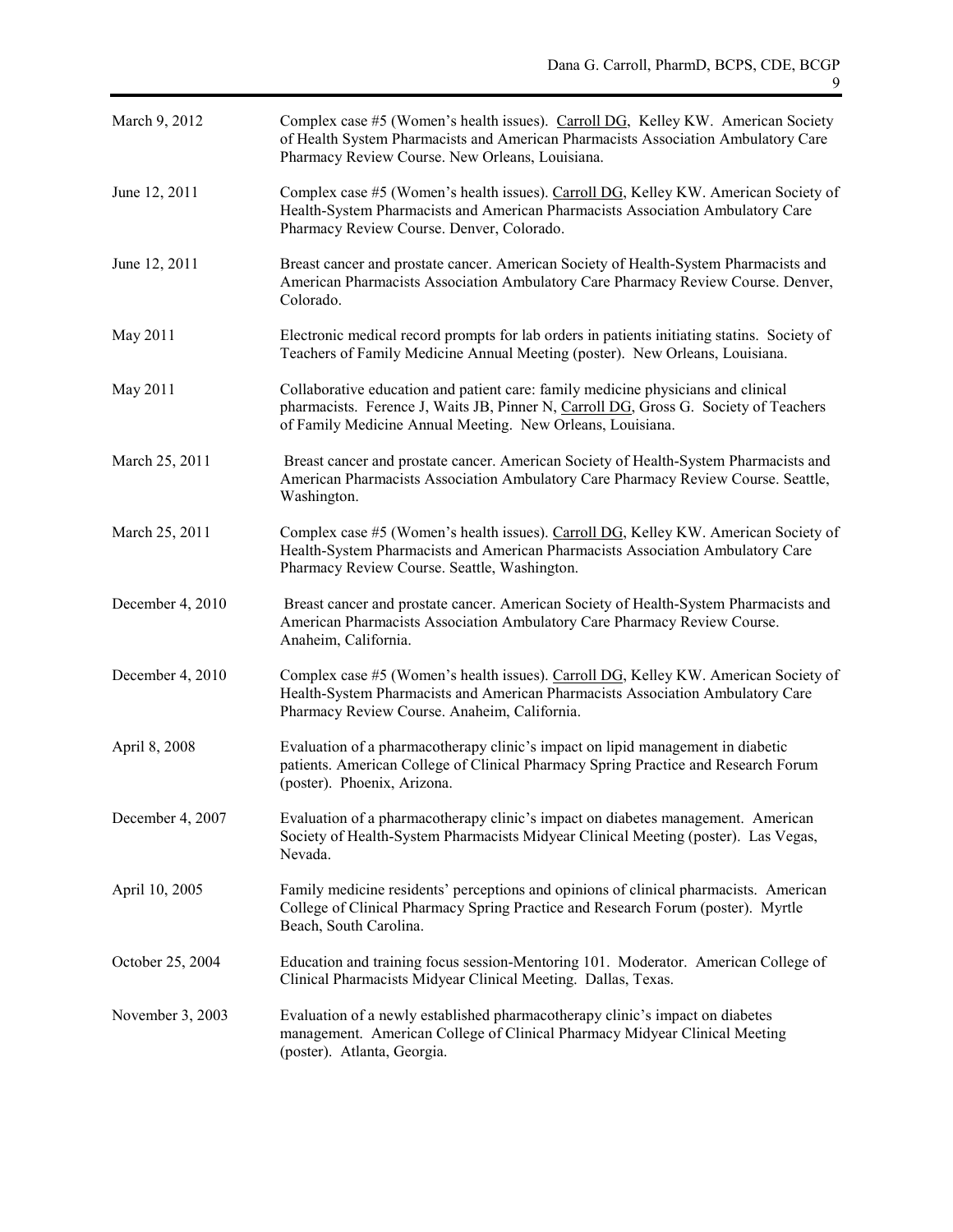| December 8, 1999   | The Mississippi medical mission to Guatemala: challenge to primary care residents and<br>preceptors. American Society of Health-System Pharmacists Midyear Clinical Meeting<br>(poster). Orlando, Florida. |
|--------------------|------------------------------------------------------------------------------------------------------------------------------------------------------------------------------------------------------------|
| December $6, 1999$ | New horizons: disease management and reimbursement through collaborative practice<br>agreements. American Society of Health-System Pharmacists Midyear Clinical Meeting<br>(poster). Orlando, Florida.     |
| November 13, 1999  | Medication delivery options: maximizing adherence for smoking cessation. Society of<br>Teachers of Family Medicine 21 <sup>st</sup> Annual Conference on Patient Education. Austin,<br>Texas.              |

## *State and Regional Professional Presentations*

| April 21, 2017     | Interprofessional geriatric medicine education in a family medicine residency: challenges<br>and opportunities. Alabama Gerontological Society Annual Conference. McKinney R,<br>Carroll DG, Halli-Tierney A. Pelham, Alabama.                                                                                             |
|--------------------|----------------------------------------------------------------------------------------------------------------------------------------------------------------------------------------------------------------------------------------------------------------------------------------------------------------------------|
| November 15, 2016  | Transitional care a patient case: discoveries made in interprofessional collaboration.<br>Grand Rounds. Elsayed T, Carroll DG, McKinney R, Friend M, Sprain T. DCH<br>Regional Medical Center. Tuscaloosa, Alabama.                                                                                                        |
| April 2, 2016      | Diabetes 101: blood glucose testing, treating high and low blood glucose and medications<br>to manage type 2 diabetes. University Medical Center Nursing Continuing Education<br>Program. Tuscaloosa, Alabama.                                                                                                             |
| October 2, 2015    | Diabetes new drug update 2015. Alabama Society of Health-System Pharmacists Fall<br>Meeting. Birmingham, Alabama.                                                                                                                                                                                                          |
| June 6, 2015       | Student pharmacists' perceptions of working with geriatric patients before and after<br>advanced pharmacy practice experiences. Schmidt S, Kelley K, Hutchison A, Andrus M,<br>Armstrong E, Lee P, Phillippe H, Carroll DG. Alabama Society of Health-System<br>Pharmacists Summer Meeting (poster). Point Clear, Alabama. |
| April 17, 2015     | Behavioral health screening in geriatric primary care: results and interdisciplinary<br>implications. Tighe C, Halli-Tierney A, Carroll DG, Scogin FR, Allen RS. University of<br>Alabama Rural Health Conference (poster). Tuscaloosa, Alabama.                                                                           |
| September 14, 2014 | Utilizing students within your practice. AUHSOP Preceptor's Conference. Auburn,<br>Birmingham and Mobile, Alabama.                                                                                                                                                                                                         |
| August 12, 2014    | Beers update and polypharmacy management in transitions of care. DCH Regional<br>Medical Center Geriatric Nursing Conference. Tuscaloosa, Alabama.                                                                                                                                                                         |
| August 15, 2013    | Update on new medications in type 2 diabetes. DCH Regional Medical Center Sugar<br>Cubes Interdisciplinary Conference. Tuscaloosa, Alabama.                                                                                                                                                                                |
| July 26, 2013      | Update on Beers criteria and polypharmacy in the elderly. Alabama Medical Director's<br>Association Annual Meeting. Destin, Florida.                                                                                                                                                                                       |
| June 26, 2013      | Evaluation of improved evidence-based patient care application during a primary care<br>advanced practice experience. Hester K, Carroll DG, Kelley K. Alabama Society of<br>Health-System Pharmacists Summer Meeting (poster). Destin, FL.                                                                                 |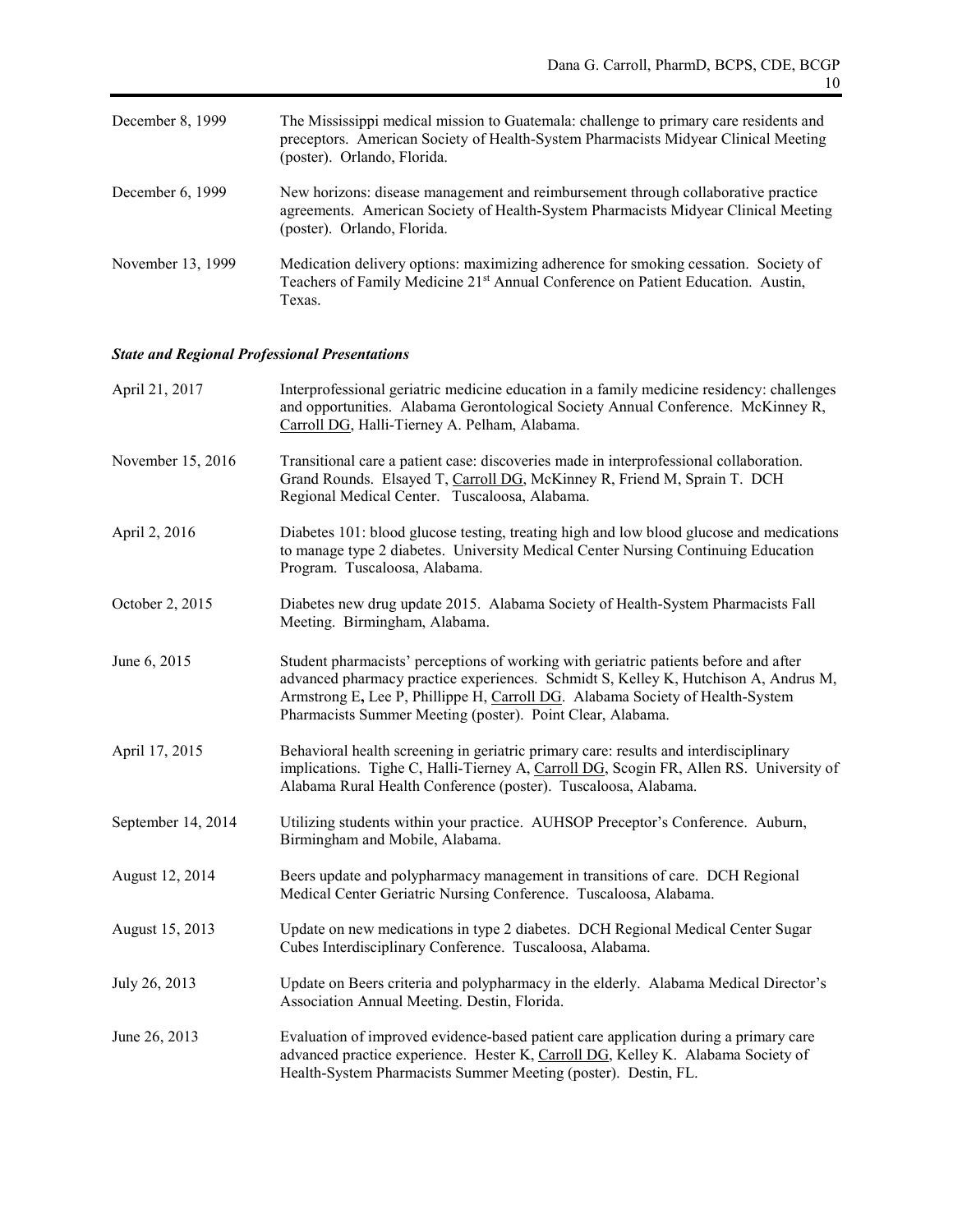| October 10, 2012   | Diabetes and You. University of Alabama Osher Lifelong Learning Institute.<br>Tuscaloosa, Alabama.                                                                                                                                     |
|--------------------|----------------------------------------------------------------------------------------------------------------------------------------------------------------------------------------------------------------------------------------|
| July 22, 2012      | PCOS update. Auburn University Continuing Education Program. Birmingham,<br>Alabama.                                                                                                                                                   |
| February 29,2012   | Diabetes and geriatrics. Carroll DG, Halli A. 2012 Sugar Cubes: Challenges in Diabetes<br>DCH Nursing Continuing Education Conference. Tuscaloosa, Alabama.                                                                            |
| November 22, 2010  | Dealing with challenging students: tips from the trenches. Panelist. Alabama Society of<br>Health System Pharmacists Preceptors Conference. Birmingham, Alabama.                                                                       |
| October 16, 2010   | Diabetes management in underserved populations of children, adolescents and women.<br>Panelist. Third Annual Women's Health Update. Birmingham, Alabama.                                                                               |
| September 20, 2009 | Oral contraceptives 101. Auburn University Continuing Education Program. Auburn,<br>Alabama.                                                                                                                                           |
| April 19, 2009     | Oral diabetes medications update. Auburn University Continuing Education Program.<br>Auburn, Alabama.                                                                                                                                  |
| January 24, 2009   | Gotta Go?!?! Helping patients with urinary incontinence. Alabama Pharmacy<br>Association Mid-Winter Conference. Montgomery, Alabama.                                                                                                   |
| July 28, 2007      | Secondary prevention of stroke. Auburn University Summer Continuing Education<br>Program. Auburn, Alabama.                                                                                                                             |
| April 20, 2005     | Family medicine residents' perceptions and opinions of clinical pharmacists. University<br>of Oklahoma-Tulsa Research Day (poster). Tulsa, Oklahoma.                                                                                   |
| December 15, 2004  | Innovations for improving access to health services and access to care for the working<br>poor through innovative drug therapy management. Co-presented with Dean Gerard<br>Clancy, MD. Tulsa County Medical Society. Tulsa, Oklahoma. |
| September 14, 2004 | What is new and big for you and your family-Pregnancy. Co-presented with F Fumia,<br>MD. Fall Mini Med School University of Oklahoma-Tulsa Colleges of Medicine and<br>Pharmacy. Tulsa, Oklahoma.                                      |
| June 9, 2004       | Evaluation of a newly established pharmacotherapy clinic's impact on diabetes<br>management. Faculty Leadership Program University of Oklahoma. Oklahoma City,<br>Oklahoma.                                                            |
| April 14, 2004     | Evaluation of a newly established pharmacotherapy clinic's impact on diabetes<br>management. University of Oklahoma-Tulsa Research Day (poster). Tulsa, Oklahoma.                                                                      |
| April 9, 2003      | Painful diabetic peripheral neuropathy relieved with use of oral topiramate. University<br>of Oklahoma-Tulsa Research Day (poster). Tulsa, Oklahoma.                                                                                   |
| June 22, 2002      | Hormone replacement therapy: current concerns and considerations. Oklahoma<br>Pharmacists Association Annual Convention. Oklahoma City, Oklahoma.                                                                                      |
| January 17, 2001   | Review of the treatment of hypertension. Duke University Medical Center, Center for<br>Excellence. Durham, North Carolina.                                                                                                             |
| December 8, 2000   | Review of the treatment of hypertension. Duke University Medical Center, Center for<br>Excellence. Durham, North Carolina.                                                                                                             |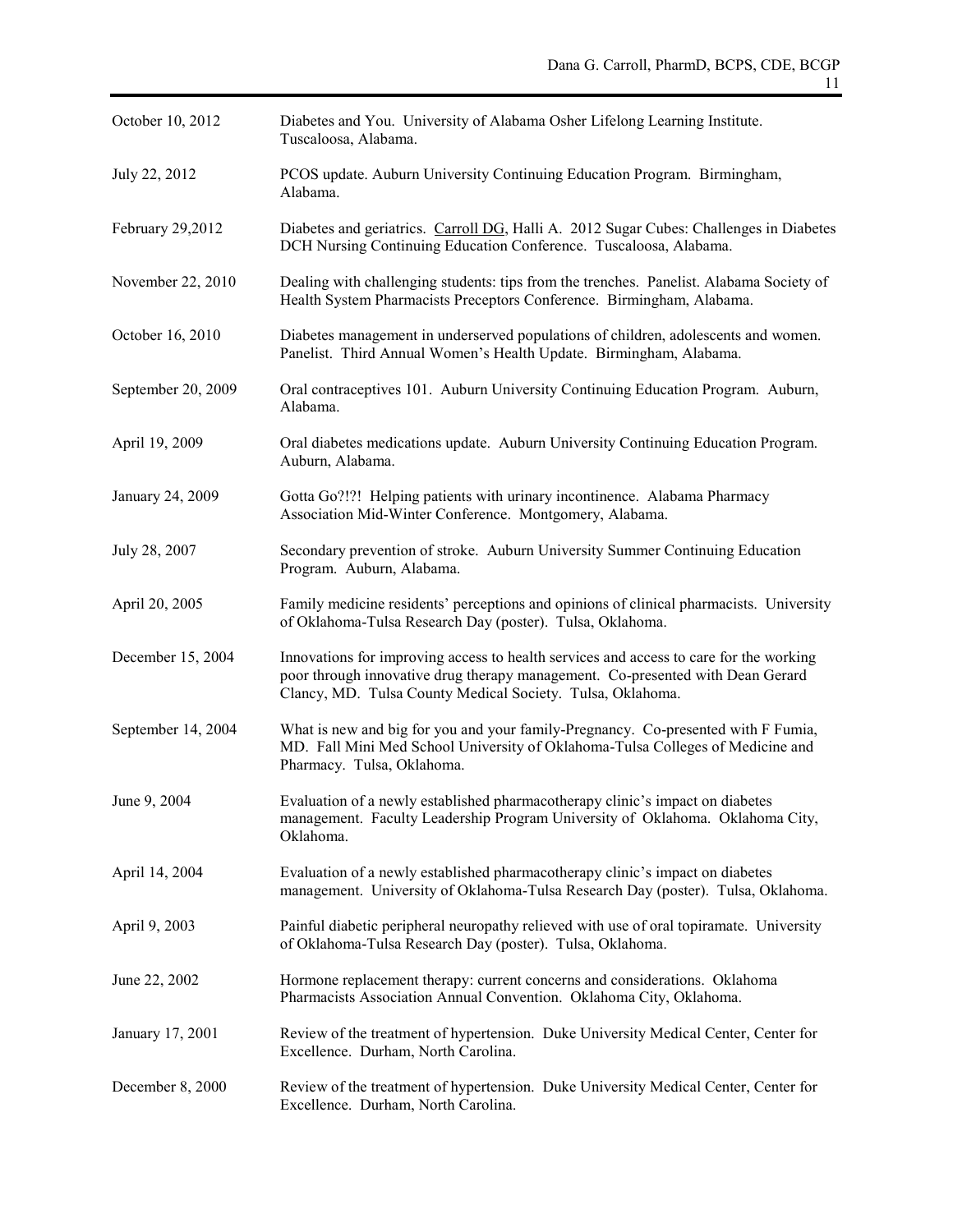| May 23 & 25, 2000 | New drugs update. University of Mississippi School of Pharmacy Continuing Education.<br>Oxford, Mississippi.                                                                                      |
|-------------------|---------------------------------------------------------------------------------------------------------------------------------------------------------------------------------------------------|
| April 28, 2000    | Experiences of community pharmacists in establishing and providing primary care<br>services through collaborative drug therapy management. Southeastern Residency<br>Conference. Athens, Georgia. |
| February 5, 2000  | Depression drugs. Mississippi Society of Health-System Pharmacists Annual Meeting.<br>Jackson, Mississippi.                                                                                       |

## *Educational Presentations*

| October 2, 2018    | Parkinson's disease medications. University Medical Center Family Medicine.<br>Tuscaloosa, Alabama.                                                                        |
|--------------------|----------------------------------------------------------------------------------------------------------------------------------------------------------------------------|
| September 18, 2018 | BPH and incontinence medications. University Medical Center Family Medicine.<br>Tuscaloosa, Alabama.                                                                       |
| August 7, 2018     | DM 2 medications. University Medical Center Family Medicine. Tuscaloosa, Alabama.                                                                                          |
| April 10, 2018     | Menopausal symptom management: prescription and OTC therapies. University Medical<br>Center Family Medicine. Tuscaloosa, Alabama.                                          |
| July 18, 2017      | Inhalers for asthma and COPD: practical tips for patient education. University Medical<br>Center Family Medicine. Tuscaloosa, Alabama.                                     |
| June 8, 2017       | Chalk talk: medications in geriatric patients. University of Alabama Psychology<br>Department seminar series for geropsychology cohort. Tuscaloosa, Alabama.               |
| April 26, 2017     | Chalk talk: antidepressants & antianxiety medications. University of Alabama<br>Psychology Department Seminar series for health psychology cohort. Tuscaloosa,<br>Alabama. |
| April 18, 2017     | Sleep medications. University Medical Center Family Medicine. Tuscaloosa, Alabama.                                                                                         |
| March 9, 2017      | Family Medicine board review: unique geriatric pharmacologic issues. University<br>Medical Center Family Medicine. Tuscaloosa, Alabama.                                    |
| August 16, 2016    | Contraception review. University Medical Center Family Medicine. Tuscaloosa,<br>Alabama.                                                                                   |
| July 19, 2016      | Insulin 101. University Medical Center Family Medicine. Tuscaloosa, Alabama.                                                                                               |
| June 21, 2016      | DM 2 medications. University Medical Center Family Medicine. Tuscaloosa, Alabama.                                                                                          |
| April 7, 2016      | Chalk talk: medications in geriatric patients. University of Alabama Psychology<br>Department seminar series for geropsychology cohort. Tuscaloosa, Alabama                |
| March 1, 2016      | Family Medicine board review: unique geriatric pharmacologic issues. University<br>Medical Center Family Medicine. Tuscaloosa, Alabama.                                    |
| January 19, 2016   | Migraine medications. University Medical Center Family Medicine. Tuscaloosa,<br>Alabama.                                                                                   |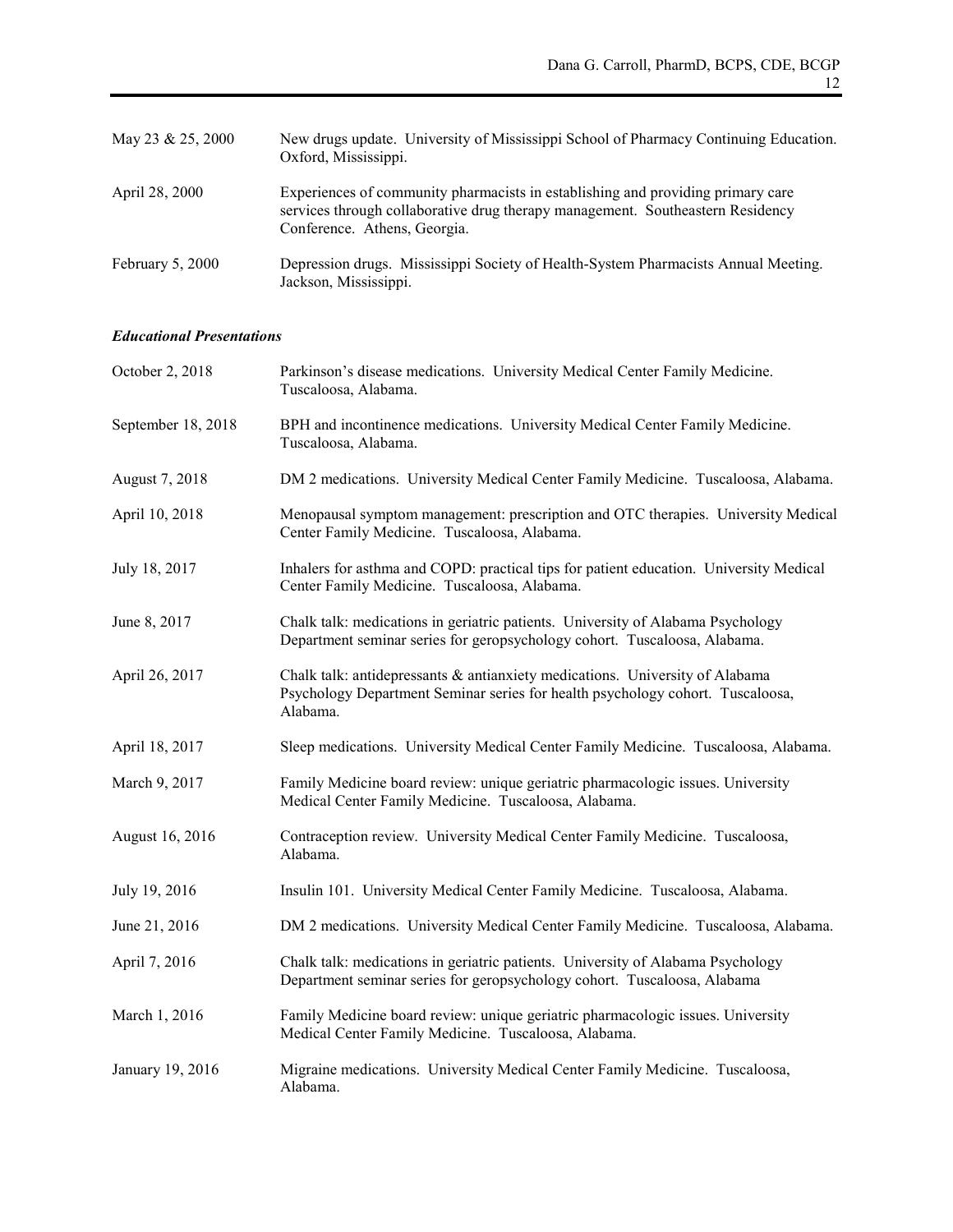| September 15, 2015    | Depression and anxiety medications. University Medical Center Family Medicine.<br>Tuscaloosa, Alabama.                                    |
|-----------------------|-------------------------------------------------------------------------------------------------------------------------------------------|
| July 21, 2015         | Management of menopausal hot flashes (OTC and prescription therapies). University<br>Medical Center Family Medicine. Tuscaloosa, Alabama. |
| March 24, 2015        | Update on oral diabetes medications. University Medical Center Family Medicine.<br>Tuscaloosa, Alabama.                                   |
| August 19, 2014       | Insulin 101. University Medical Center Family Medicine. Tuscaloosa, Alabama.                                                              |
| September 10, 2013    | Update on sleep medications. University Medical Center Family Medicine. Tuscaloosa,<br>Alabama.                                           |
| June 11, 2013         | Update on oral diabetes medications. University Medical Center Family Medicine.<br>Tuscaloosa, Alabama.                                   |
| March 12, 2013        | Medication pearls for hypertension. University Medical Center Family Medicine.<br>Tuscaloosa, Alabama.                                    |
| January 8, 2013       | Therapeutic options to manage dyslipidemias. University Medical Center Family<br>Medicine. Tuscaloosa, Alabama.                           |
| September 11, 2012    | Insulin 101. Carroll DG, Pinner N. University Medical Center Family Medicine.<br>Tuscaloosa, Alabama.                                     |
| June 19, 2012         | Warfarin 101. University Medical Center Family Medicine. Tuscaloosa, Alabama.                                                             |
| May 15, 2012          | Oral muscle relaxants. University Medical Center Family Medicine. Tuscaloosa,<br>Alabama.                                                 |
| March 20, 2012        | Diabetes interactive cases. University Medical Center Family Medicine. Tuscaloosa,<br>Alabama.                                            |
| August 23, 2011       | Lipid medicines. University Medical Center Family Medicine. Tuscaloosa, Alabama.                                                          |
| March 29, 2011        | Sleep medicines. University Medical Center Family Medicine. Tuscaloosa, Alabama.                                                          |
| February 15, 2011     | Hot flash management. University Medical Center Family Medicine. Tuscaloosa,<br>Alabama.                                                  |
| October-November 2010 | Journal club. University Medical Center Family Medicine. Tuscaloosa, Alabama.                                                             |
| September 20, 2010    | Insomnia. University Medical Center Nurses. Tuscaloosa, Alabama.                                                                          |
| September 15, 2009    | Journal club. University Medical Center Family Medicine. Tuscaloosa, Alabama.                                                             |
| September 15, 2009    | Oral diabetes medications. University Medical Center Family Medicine. Tuscaloosa,<br>Alabama.                                             |
| August 18, 2009       | Journal club. University Medical Center Family Medicine. Tuscaloosa, Alabama.                                                             |
| August 18, 2009       | Outpatient pain management. University Medical Center Family Medicine. Tuscaloosa,<br>Alabama.                                            |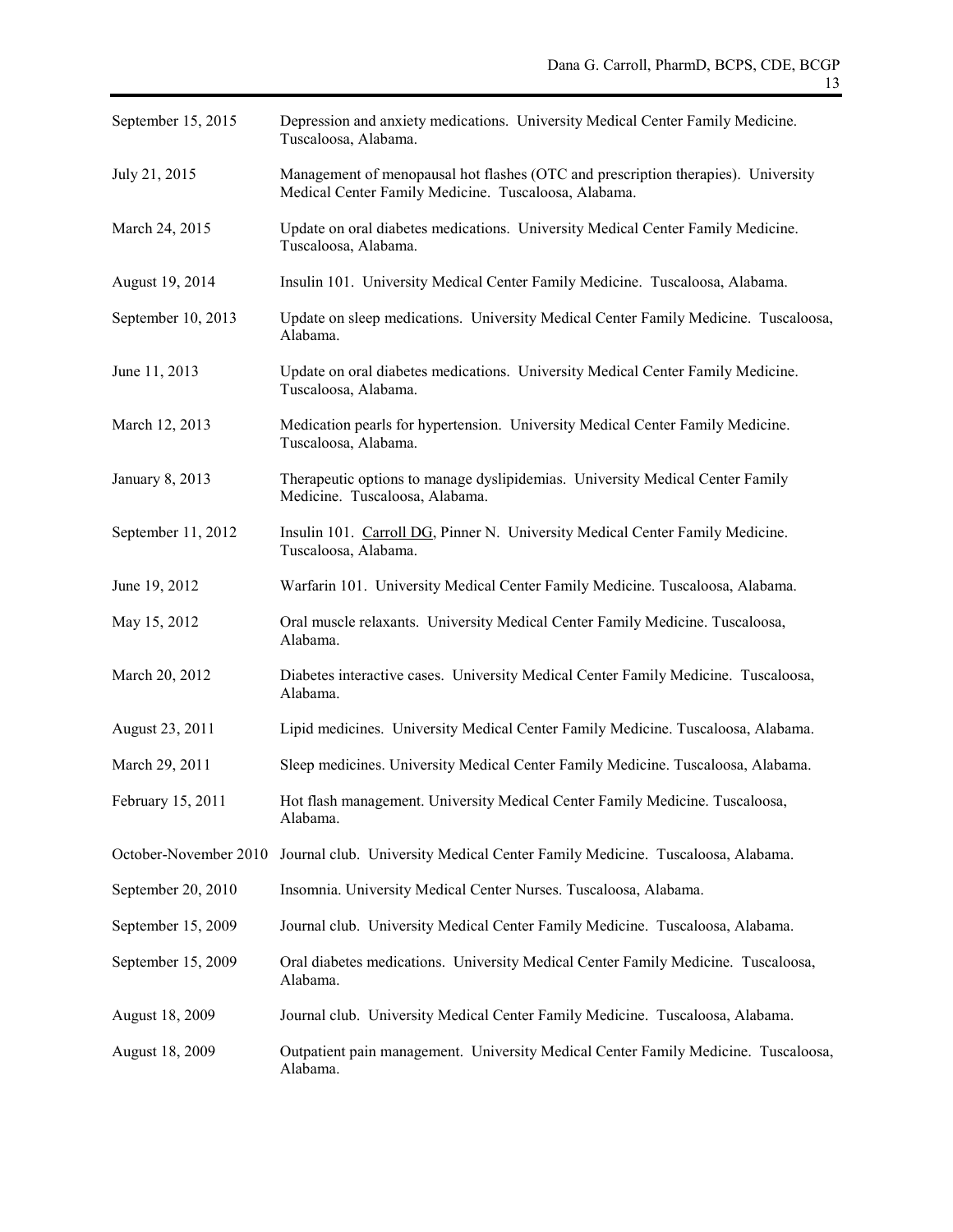| March 24, 2009     | Herbal and alternative medicines. University Medical Center Family Medicine.<br>Tuscaloosa, Alabama.                                                  |
|--------------------|-------------------------------------------------------------------------------------------------------------------------------------------------------|
| January 27, 2009   | Review of urinary incontinence medications. University Medical Center Family<br>Medicine. Tuscaloosa, Alabama.                                        |
| January 6, 2009    | Journal club. University Medical Center Family Medicine. Carroll DG, Maxwell A,<br>Waits J. Tuscaloosa, Alabama.                                      |
| November 25, 2008  | Insulin 101. University Medical Center Family Medicine. Tuscaloosa, Alabama.                                                                          |
| September 9, 2008  | Asthma medications. University Medical Center Family Medicine. Tuscaloosa,<br>Alabama.                                                                |
| August 12, 2008    | DVT management and warfarin 101. University Medical Center Family Medicine.<br>Tuscaloosa, Alabama.                                                   |
| June 10, 2008      | COPD medications. University Medical Center Family Medicine. Tuscaloosa, Alabama.                                                                     |
| April 25, 2008     | Asthma and COPD medications. Carroll DG, Anderson E. University of Medical Center<br>Department of Nursing Continuing Education. Tuscaloosa, Alabama. |
| January 8, 2008    | Lipid lowering medications. University Medical Center Department of Family Medicine.<br>Tuscaloosa, Alabama.                                          |
| September 4, 2007  | Review of oral diabetes agents. University Medical Center Department of Family<br>Medicine. Tuscaloosa, Alabama.                                      |
| March 27, 2007     | Alternatives to the sample medicine cabinet- hypertension. University Medical Center<br>Department of Family Medicine. Tuscaloosa, Alabama.           |
| September 26, 2006 | Insulin 101. University Medical Center Department of Family Medicine. Tuscaloosa,<br>Alabama.                                                         |
| October 18, 2005   | Managing the complex diabetic patient: a case based approach. University of Oklahoma<br>Department of Family Medicine. Tulsa, Oklahoma.               |
| August 16, 2005    | Alternative medicine and herbal therapies. University of Oklahoma Department of<br>Family Medicine. Tulsa, Oklahoma.                                  |
| April 19, 2005     | Insulin management: a case based approach. Carroll DG, Ference J. University of<br>Oklahoma Department of Family Medicine. Tulsa, Oklahoma.           |
| November 30, 2004  | Antiepileptic drug update. University of Oklahoma Department of Family Medicine.<br>Tulsa, Oklahoma.                                                  |
| June 8, 2004       | Update in dyslipidemia. University of Oklahoma Department of Family Medicine.<br>Tulsa, Oklahoma.                                                     |
| May 18, 2004       | Asthma update. University of Oklahoma Department of Family Medicine. Tulsa,<br>Oklahoma.                                                              |
| March 9, 2004      | Alternatives to the sample closet-dyslipidemia. University of Oklahoma Department of<br>Family Medicine. Tulsa, Oklahoma.                             |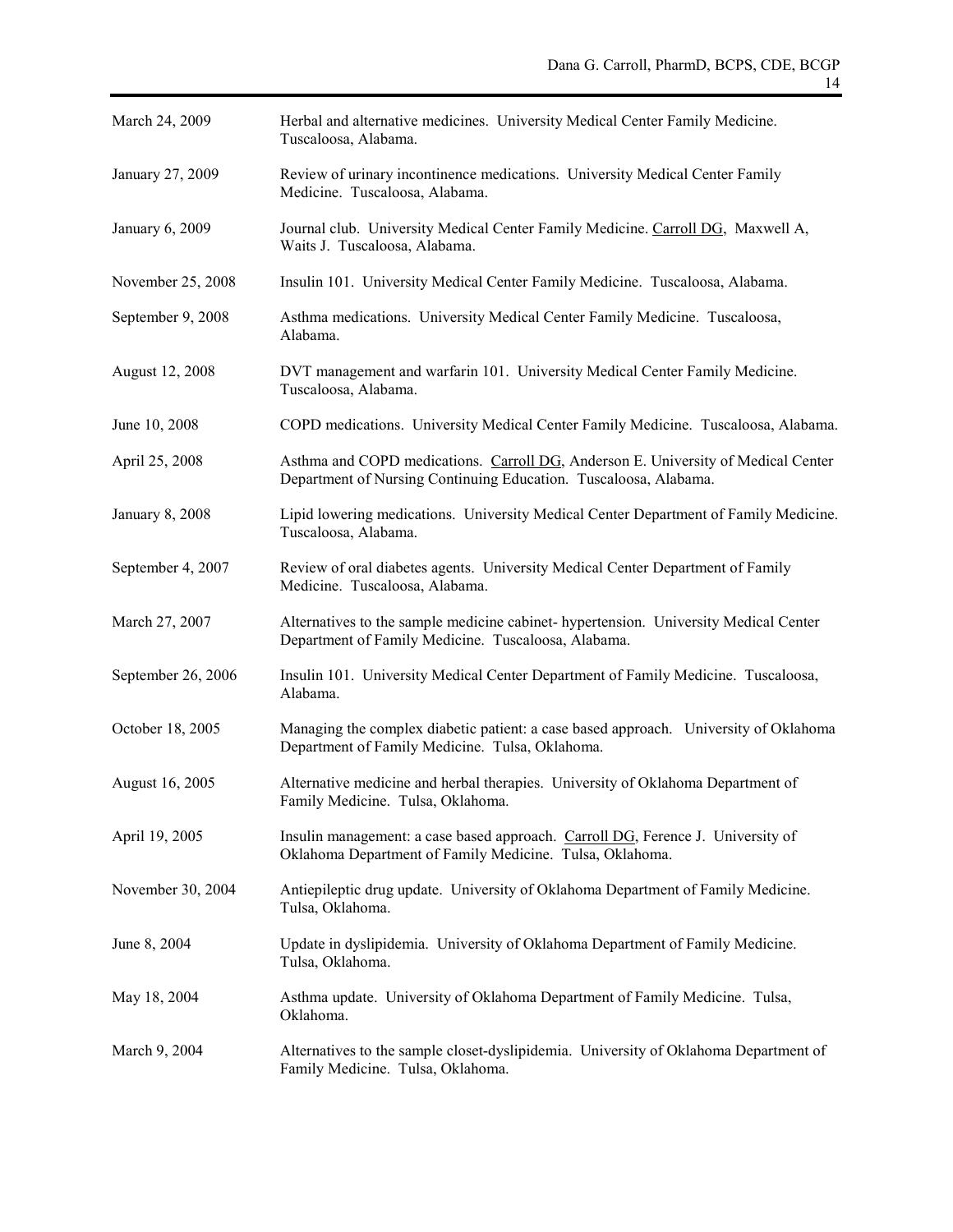| February 10, 2004   | Alternatives to the sample closet-HTN and CHF. University of Oklahoma Department of<br>Family Medicine. Tulsa, Oklahoma.                                     |  |
|---------------------|--------------------------------------------------------------------------------------------------------------------------------------------------------------|--|
| August 12, 2003     | Insulin 101. University of Oklahoma Department of Family Medicine. Tulsa,<br>Oklahoma.                                                                       |  |
| June 10, 2003       | JNC 7 update. University of Oklahoma Department of Family Medicine. Tulsa,<br>Oklahoma.                                                                      |  |
| April 15, 2003      | Treatment and management of hypertension. University of Oklahoma Department of<br>Family Medicine. Tulsa, Oklahoma.                                          |  |
| April 8, 2003       | Update on idiopathic VTE. University of Oklahoma Department of Family Medicine.<br>Tulsa, Oklahoma.                                                          |  |
| September 3, 2002   | Hypertension medication review. University of Oklahoma Department of Family<br>Medicine. Tulsa, Oklahoma.                                                    |  |
| August 27, 2002     | End of life pain management. University of Oklahoma Department of Family Medicine.<br>Tulsa, Oklahoma.                                                       |  |
| April 2, 2002       | Diabetic medications review. University of Oklahoma Department of Family Medicine.<br>Tulsa, Oklahoma.                                                       |  |
| February 5, 2002    | Pain management. Carroll DN, Carroll DG. University of Oklahoma Department of<br>Family Medicine. Tulsa, Oklahoma.                                           |  |
| December 15, 2001   | Hormone replacement therapy: considerations and concerns. University of Oklahoma<br>College of Pharmacy. Oklahoma City, Oklahoma.                            |  |
| November 13, 2001   | Osteoporosis. University of Oklahoma Department of Family Medicine. Tulsa,<br>Oklahoma.                                                                      |  |
| June 21, 2001       | Medications used for the treatment of migraines in the emergency department. Duke<br>University Medical Center Emergency Department. Durham, North Carolina. |  |
| May 28-31, 2001     | Crofab. Duke University Medical Center Emergency Department. Durham, North<br>Carolina.                                                                      |  |
| May 18, 2001        | Use of fosphenytoin versus phenytoin in the emergency department. Duke University<br>Medical Center Emergency Department. Durham, North Carolina.            |  |
| April 23-27, 2001   | Review of sedatives and paralytics used in the emergency department. Duke University<br>Medical Center Emergency Department. Durham, North Carolina.         |  |
| February 15, 2001   | Review of unfractionated heparin and low molecular weight heparins. Duke University<br>Medical Center Emergency Department. Durham, North Carolina.          |  |
| January 16-24, 2001 | Rapacuronium. Duke University Medical Center Emergency Department. Durham,<br>North Carolina.                                                                |  |
| November 9-10, 2000 | New Drugs 2000. Duke University Medical Center Emergency Department. Durham,<br>North Carolina.                                                              |  |
| September 22, 2000  | Comparison of the IIb/IIIa's. Duke University Medical Center Emergency Department.<br>Durham, North Carolina.                                                |  |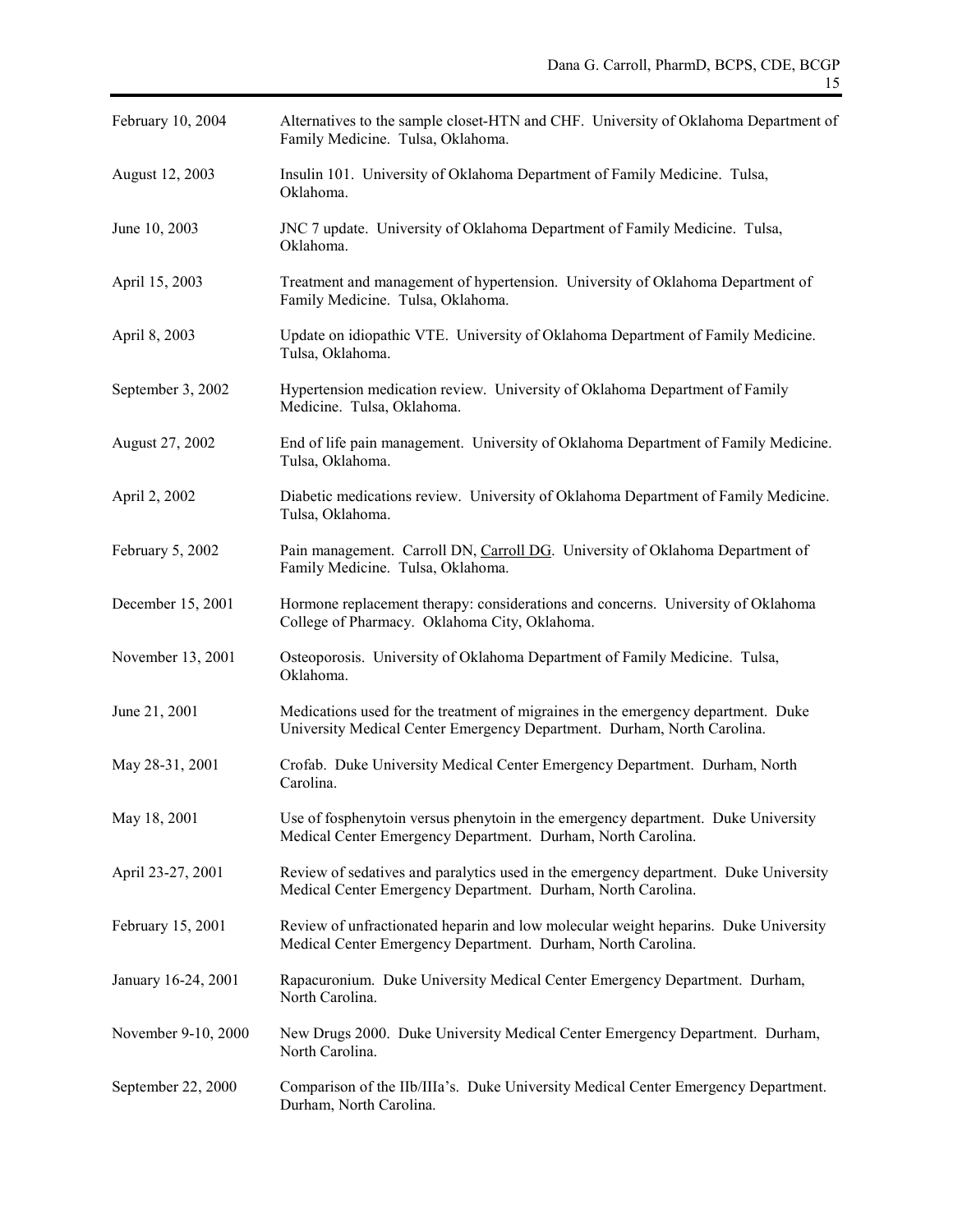| September 20, 2000 | Medications used in critical care and step down units. Duke University Medical Center<br>nurse orientation class. Durham, North Carolina. |
|--------------------|-------------------------------------------------------------------------------------------------------------------------------------------|
| September 18, 2000 | Ketamine. Duke University Medical Center Emergency Department. Durham, North<br>Carolina.                                                 |
| August 22, 2000    | Review of thrombolytics. Duke University Medical Center Emergency Department.<br>Durham, North Carolina.                                  |
| April 17, 2000     | HRT and BCA risk: What should I do in my practice? Western Rockingham Family<br>Practice. Madison, North Carolina.                        |
| March 23, 2000     | HRT and BCA risk: What should I do in my practice? Shands Hospital. Jacksonville,<br>Florida.                                             |
| February 23, 2000  | Insulin. University of Mississippi Medical Center Pharmacy Department. Jackson,<br>Mississippi.                                           |
| February 3, 2000   | Drugs used in the treatment of attention deficit hyperactivity disorder. Core Curriculum<br>Family Medicine. Jackson, Mississippi.        |

## *Projects*

| Winter 2017          | Hyperglycemia protocol for University Medical Center                                                                                                                                                                  |
|----------------------|-----------------------------------------------------------------------------------------------------------------------------------------------------------------------------------------------------------------------|
| Fall 2012            | Revising IPPE and APPE checklists for Community and Health-Systems rotations for<br>Auburn University Harrison School of Pharmacy                                                                                     |
| Spring 2011          | Drug information writing assignment grading rubric, chaired committee to develop for<br>Auburn University Harrison School of Pharmacy                                                                                 |
| Spring 2011          | Platform grading rubric, chaired committee to develop for Auburn University Harrison<br>School of Pharmacy                                                                                                            |
| Winter 2011          | Peer teaching evaluation form for rotations, served on the committee that developed peer<br>teaching evaluations for utilization within the school of pharmacy for rotations, small<br>group and large group teaching |
| Summer 2010          | Diabetes oral medications and insulin curriculum for multidisciplinary diabetes education<br>classes for University Medical Center, University of Alabama Family Medicine clinic                                      |
| Fall 2009-present    | Cough and cold medications tables for University of Alabama Family Medicine program                                                                                                                                   |
| Summer &Fall 2008    | Drugs in lactation table for University of Alabama Family Medicine program                                                                                                                                            |
| Winter & Spring 2008 | Drugs in pregnancy table for University of Alabama obstetrics online textbook                                                                                                                                         |
| Summer & Fall 2007   | Drugs of Abuse Handouts for University of Alabama                                                                                                                                                                     |
| June 2001            | End of life pain management for Duke University Medical Center Emergency<br>Department                                                                                                                                |
| June 2001            | Migraine protocol for Duke University Medical Center Emergency Department                                                                                                                                             |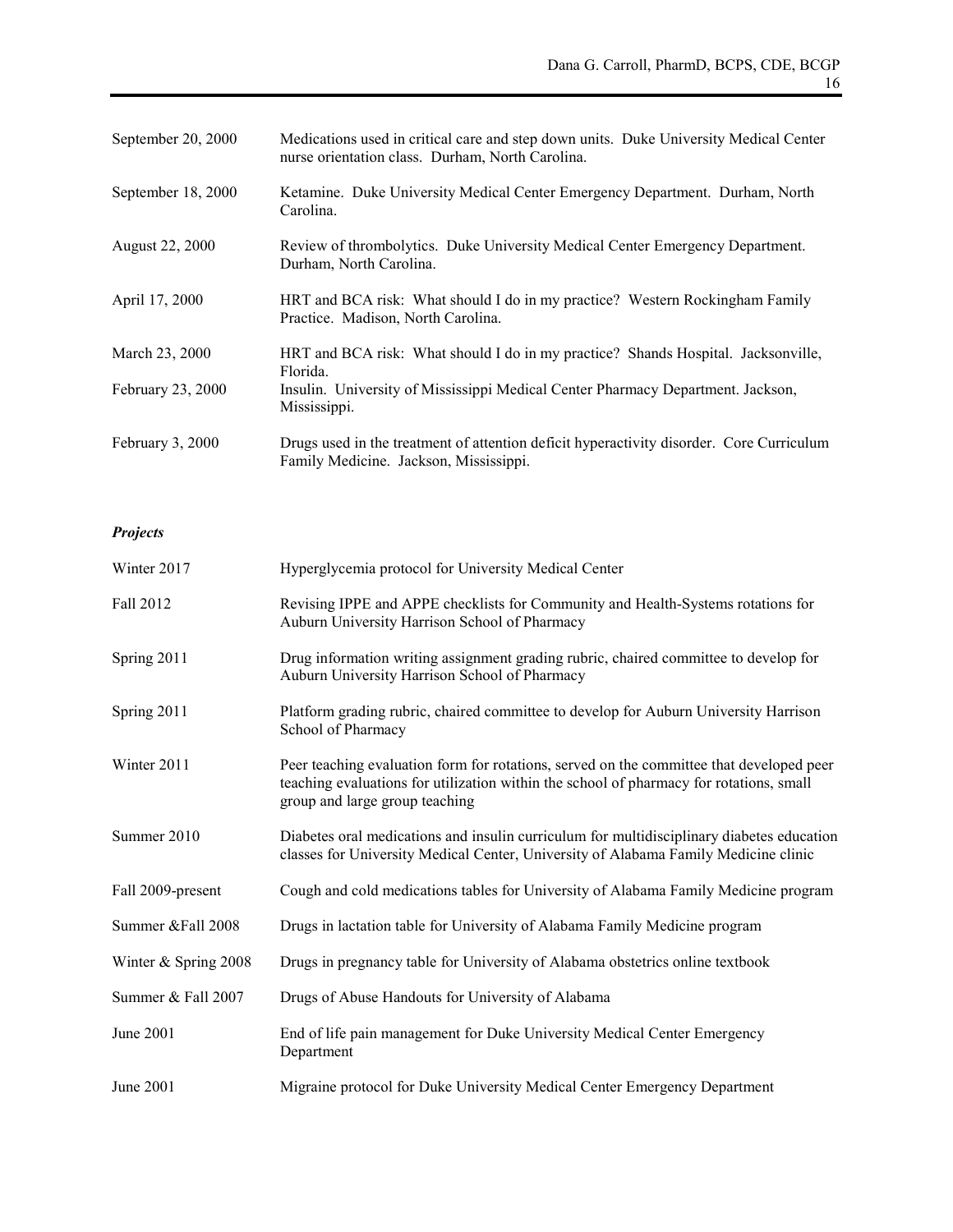| May 2001          | Green Book for Duke University Medical Center Emergency Department                                                                                           |
|-------------------|--------------------------------------------------------------------------------------------------------------------------------------------------------------|
| March 2001        | Fosphenytoin versus phenytoin use for Duke University Medical Center Emergency<br>Department                                                                 |
| January 31, 2001  | Heparin protocols for cardiology, stroke, and deep vein thrombosis/pulmonary embolism<br>indications for Duke University Medical Center Emergency Department |
| December 21, 2000 | Pain management: PCA to PO conversion for Duke University Medical Center<br><b>Emergency Department</b>                                                      |
| December 11, 2000 | Guidelines for the use of TNKase for Duke University Medical Center Emergency<br>Department                                                                  |
| October 20, 2000  | Conscious sedation pediatric dosing guidelines for Duke University Medical Center<br><b>Emergency Department</b>                                             |
| April 1, 2000     | Medroxyprogesterone drug use evaluation for University of Mississippi Medical Center                                                                         |

## *Professional Service*

| National                     |                                                               |                 |
|------------------------------|---------------------------------------------------------------|-----------------|
| Referee                      | 2018 Update AGS BEERS Criteria                                | 2018            |
|                              | Aging and Mental Health                                       | 2018            |
|                              | <b>Pharmacy and Therapeutics</b>                              | 2015            |
|                              | Currents in Pharmacy Teaching and Learning                    | 2013-present    |
|                              | Diabetes Spectrum                                             | 2013-present    |
|                              | International Journal of Women's Health                       | 2012            |
|                              | Journal of American Pharmacists Association                   | 2011            |
|                              | American Journal Hospital Pharmacy                            | 2010- present   |
|                              | Drugs                                                         | 2010            |
|                              | Supportive Care in Cancer                                     | 2010            |
|                              | <b>US Pharmacist</b>                                          | 2008-2009       |
| Peer Reviewer Session        | <b>ASHP Midyear Clinical Meeting</b>                          | 2017-present    |
| Proposals                    | ASHP National Pharmacy Preceptor Conference                   | 2016-present    |
| Network Facilitator          | ASHP Networking Session Clinical Scientists and Specialists   |                 |
|                              | Midyear Clinical Meeting - Geriatrics                         | 2015            |
|                              | ASHP Networking Session Pharmacotherapy in the New Ambulatory |                 |
|                              | Care Environment (Midyear Clinical Meeting)- Men's & Women's  |                 |
|                              | Health Trials of Significance from 2011                       | 2011            |
| Mentor                       | <b>ASHP New Practitioners Forum</b>                           | 2014, 2015      |
| CV reviewer                  | <b>AHSP New Practitioners Forum</b>                           | 2013-present    |
| <b>Teaching Mentor</b>       | ACCP Teaching Certificate Program                             | 2012-2013       |
| <b>State</b>                 |                                                               |                 |
| Peer Reviewer Poster         | AISHP Summer meeting and Special Student Poster Sessions      | 2016            |
| Abstracts                    |                                                               |                 |
| Institutional                |                                                               |                 |
| Speaker                      | UA Rural Medical Scholars Summer Program                      | 2016            |
| Academic/Professional        | <b>AUHSOP</b>                                                 | 2013-2015 &     |
| <b>Student Mentor</b>        |                                                               | 2009-2010       |
| Judge                        | <b>AUHSP</b> Clinical Skills Competition                      | 2012, 2016-2017 |
| <b>Student Poster Mentor</b> | <b>ASHP Midyear Meeting</b>                                   | 2012-2013       |
|                              |                                                               |                 |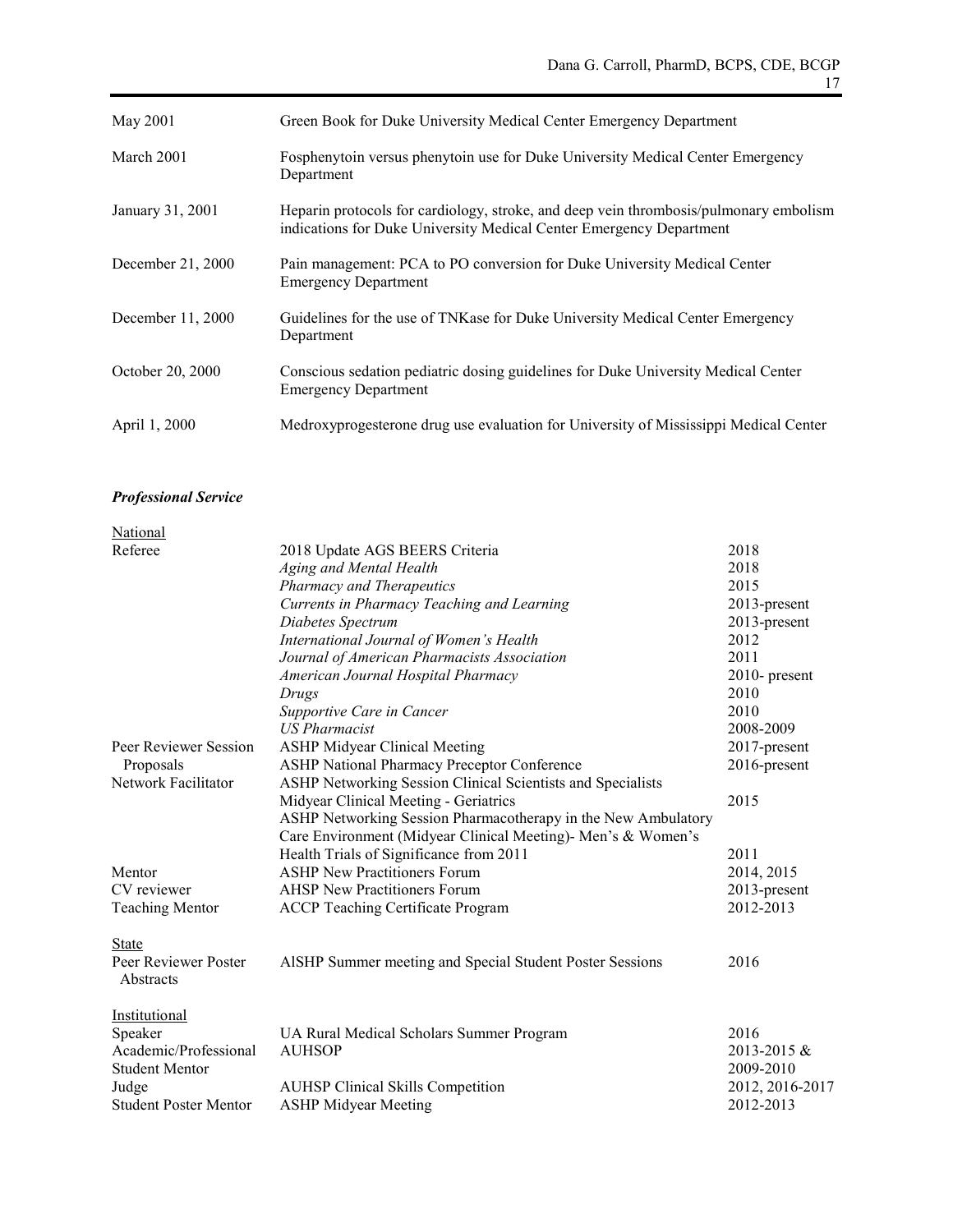| Regional Coordinator<br>Mentor<br>Co-coordinator<br>Mentor | 2011<br>Tuscaloosa Region<br>Pre-pharmacy candidates<br>Professional Development Series (p-4 year)<br>Research projects for Family Medicine residents | 2008-present<br>2007-2008,2015<br>2007-present<br>2007-2010 &<br>2003 |
|------------------------------------------------------------|-------------------------------------------------------------------------------------------------------------------------------------------------------|-----------------------------------------------------------------------|
| Representative                                             | Mini-Med School for High School Students                                                                                                              | Fall 2004                                                             |
| Mentor                                                     | College of Pharmacy Students (p-1 to p-4 year)                                                                                                        | 2002-present                                                          |
| Mentor                                                     | Kappa Psi, Tulsa Campus                                                                                                                               | 2002-2006                                                             |
| Mentor/Co-advisor                                          | Phi Lambda Sigma, Tulsa Campus                                                                                                                        | 2003-2006                                                             |
| Reviewer                                                   | Student Seminars (p-4 year)                                                                                                                           | 2001-2017                                                             |
| Reviewer                                                   | Student Posters (p-4 year)                                                                                                                            | 2001-2008                                                             |
|                                                            | <b>Professional Affiliations and Organizational Activities</b>                                                                                        |                                                                       |
| American Association of Colleges of Pharmacy               |                                                                                                                                                       | 2013-present                                                          |
|                                                            | Task Force on Bridging to Assessment (2015-2016)                                                                                                      |                                                                       |
|                                                            | Student and Resident Engagement Task Force (2015-2016)                                                                                                |                                                                       |
| Society of Teachers of Family Medicine                     |                                                                                                                                                       | 2009-present                                                          |
| Rho Chi Gamma Chapter                                      |                                                                                                                                                       | 2005-present                                                          |
| American College of Clinical Pharmacy                      |                                                                                                                                                       | 1999-2006                                                             |
|                                                            | Spring Research Forum 2005 Program Committee (2003-2004)                                                                                              |                                                                       |
|                                                            | Education and Training PRN Task Force on Mentoring (2002-2003)<br>Co-Chair (2002-2003)                                                                |                                                                       |
|                                                            | Ambulatory Care PRN Programming Committee 2002-2003                                                                                                   |                                                                       |
|                                                            | Ambulatory Care PRN Advocacy Committee 2001-2002                                                                                                      |                                                                       |
|                                                            | American Society of Health-System Pharmacists                                                                                                         | 1998-present                                                          |
|                                                            | Certified Geriatric Pharmacist Review Course Planning and Recertification Committee (2015-present)                                                    |                                                                       |
|                                                            | Ambulatory Care Recertification Committee (2011-2014)                                                                                                 |                                                                       |
|                                                            | Section of Clinical Specialists and Scientists                                                                                                        |                                                                       |
|                                                            | Advisory Group on Preceptor Development Skills (2013-2018)                                                                                            |                                                                       |
|                                                            | Working group on residency resource center (2013-2016)                                                                                                |                                                                       |
|                                                            | Working group on preceptor resource center (2016)                                                                                                     |                                                                       |
|                                                            | Working group on interprofessional education survey development (2014-15)                                                                             |                                                                       |
|                                                            | Vice Chair (2015-2016)                                                                                                                                |                                                                       |
|                                                            | Chair (2016-2017)                                                                                                                                     |                                                                       |
|                                                            | Section of Ambulatory Care Practitioners                                                                                                              |                                                                       |
|                                                            | Advisory Group on Medication Management Services (2018-2019)                                                                                          |                                                                       |
|                                                            | Educational Steering Committee (2013-2014)                                                                                                            |                                                                       |
| Alabama Society of Health-System Pharmacists               |                                                                                                                                                       | 2007-present                                                          |
|                                                            | Nominations Committee (2018)                                                                                                                          |                                                                       |
|                                                            | Research and Scholarship Committee (2015-2016)                                                                                                        |                                                                       |
|                                                            | Education Affairs Committee (2011-2015)                                                                                                               |                                                                       |
|                                                            | Oklahoma Society of Health Systems Pharmacists                                                                                                        | 2002-2006                                                             |
|                                                            | Mississippi Society of Health-System Pharmacists                                                                                                      | 1999-2000                                                             |
|                                                            | Educational Affairs Council (1999-2000)                                                                                                               |                                                                       |
| Auburn University Alumni Association                       |                                                                                                                                                       | 1998-present                                                          |
| Lifetime member                                            |                                                                                                                                                       |                                                                       |
|                                                            | Auburn University Harrison School of Pharmacy Alumni Association                                                                                      | 2006-present                                                          |
| Lifetime member                                            |                                                                                                                                                       |                                                                       |
| Kappa Psi                                                  |                                                                                                                                                       | 1995-present                                                          |
|                                                            | Graduate Chapter 1999-present<br>Delta Gamma Chapter 1995-1999                                                                                        |                                                                       |
|                                                            |                                                                                                                                                       |                                                                       |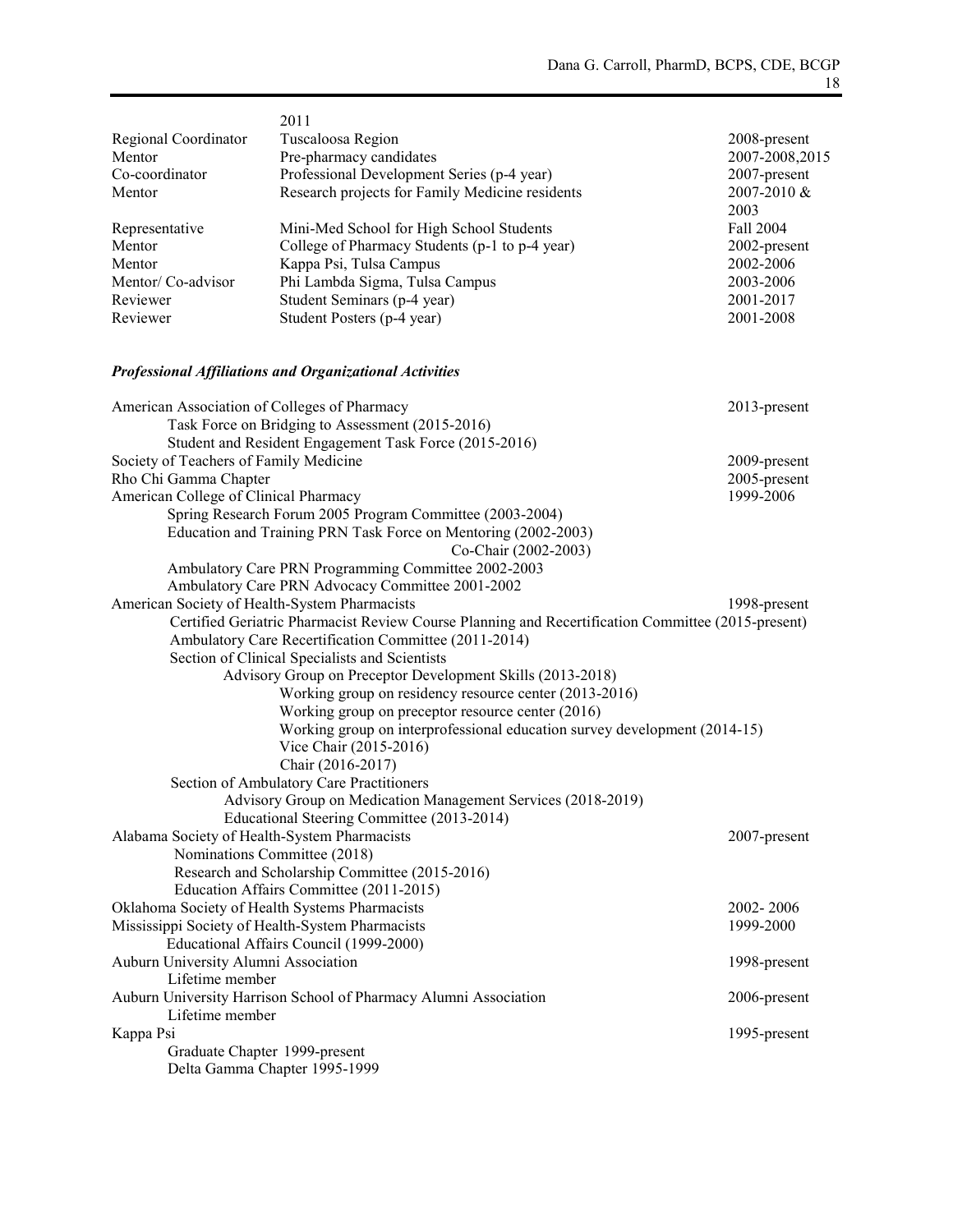### *Committees*

| Auburn University Harrison School of Pharmacy, Integrated Learning Team 1<br>Alabama Blackbelt Health Professions Task Force<br>Auburn University Harrison School of Pharmacy, Professional Seminar Series | 2016-present<br>2015-2017<br>2015 |
|------------------------------------------------------------------------------------------------------------------------------------------------------------------------------------------------------------|-----------------------------------|
| Planning Committee                                                                                                                                                                                         |                                   |
| Auburn University Harrison School of Pharmacy, Faculty Awards Committee                                                                                                                                    | 2015                              |
| Auburn University Harrison School of Pharmacy, Pharmacy Practice Faculty Search Committee                                                                                                                  | 2013-2014                         |
| Auburn University Harrison School of Pharmacy, Practice Ready Ad Hoc Committee                                                                                                                             | 2013                              |
| University of Alabama Health Science Library Task Force                                                                                                                                                    | 2013                              |
| University of Alabama Graduate Medical Education Committee                                                                                                                                                 | 2013-present                      |
| Camp Sugar Falls Planning Committee                                                                                                                                                                        | 2011-2015                         |
| Auburn University Harrison School of Pharmacy, Peer Teaching Evaluation Ad Hoc Committee                                                                                                                   | 2011                              |
| Auburn University Harrison School of Pharmacy, Pharmacy Education Steering Committee                                                                                                                       | 2010-2013                         |
| University Medical Center Family Medicine Diabetes Education Classes Planning and Steering<br>Committee                                                                                                    | 2010-present                      |
| Auburn University Harrison School of Pharmacy Mentoring Committee                                                                                                                                          | 2010-present                      |
| Auburn University Harrison School of Pharmacy, Associate Department Chair Pharmacy                                                                                                                         | 2009                              |
| Practice Search                                                                                                                                                                                            |                                   |
| University of Alabama Family Medicine Resident Research Committee                                                                                                                                          | 2009-2013                         |
| Auburn University Harrison School of Pharmacy, Clinical Software Committee<br>Chair (2008-2009)                                                                                                            | 2008-2009                         |
| Auburn University Harrison School of Pharmacy, Pharmacy Education Committee III<br>Chair (2010-2012), Co-chair (2013)                                                                                      | 2008-2014                         |
| Auburn University Harrison School of Pharmacy, Clinical Services Committee                                                                                                                                 | 2008-2009, 2016-<br>present       |
| Auburn University Harrison School of Pharmacy, Pharmacy Practice Department Chair Search                                                                                                                   | 2008                              |
| University of Alabama School of Medicine Tuscaloosa Research Advisory Council                                                                                                                              | 2007-2008                         |
| Auburn University Harrison School of Pharmacy, Strategic Planning                                                                                                                                          | 2007-2008                         |
| Auburn University Harrison School of Pharmacy, Practice Faculty Search                                                                                                                                     | 2007-2009                         |
| Auburn University Harrison School of Pharmacy Assistant Dean/Associate Department Chair<br>Pharmacy Practice, Mobile Campus Search                                                                         | 2007                              |
| University of Alabama Graduate Medical Programs Review Committee                                                                                                                                           | 2007-2008, 2013                   |
| DCH Pharmacy Practice Residency Advisory Committee                                                                                                                                                         | 2006-present                      |
| Auburn University Harrison School of Pharmacy Promotion Committee                                                                                                                                          | 2006-present                      |
| Auburn University Harrison School of Pharmacy Admissions and Academic Requirements                                                                                                                         | 2006-2008                         |
| Auburn University Harrison School of Pharmacy Ad hoc on Uniform Utilization of Rx Rounds                                                                                                                   | 2006-2008                         |
| Interventions Software Programs                                                                                                                                                                            |                                   |
| Auburn University Harrison School of Pharmacy Director Office of Experiential Learning Search 2006                                                                                                         |                                   |
| University of Oklahoma College of Pharmacy Guidelines for Pharmaceutical Company<br>Sponsored Events                                                                                                       | 2005                              |
| University of Oklahoma College of Pharmacy Deputy Chair Search                                                                                                                                             | 2005-2006                         |
| University of Oklahoma College of Pharmacy ACPE Standards of Curriculum Self Study                                                                                                                         | 2005                              |
| University of Oklahoma-Tulsa Interdisciplinary Clinical Skills Simulation Center<br>Advisory                                                                                                               | 2005-2006                         |
| University of Oklahoma College of Pharmacy Curriculum                                                                                                                                                      | 2002-2005                         |
| Adhoc Physical Assessment Peer Course Review, Chair (2005)                                                                                                                                                 |                                   |
| Adhoc Minimum Standards for Ambulatory Care Rotations (2004)                                                                                                                                               |                                   |
| Ad hoc Pharmaceutical Care Module/Endocrinology Peer Course Review (2004)                                                                                                                                  |                                   |
| Ad hoc Biopharmaceutics Peer Course Review, Chair (2003)                                                                                                                                                   |                                   |
| Ad hoc Pharmacy Calculations Peer Course Review (2003)                                                                                                                                                     |                                   |
| University of Oklahoma College of Pharmacy Academic Misconduct                                                                                                                                             | 2002-2004                         |
| University of Oklahoma College of Pharmacy Admissions                                                                                                                                                      | 2001-2006                         |
| University of Oklahoma College of Pharmacy Faculty Search                                                                                                                                                  | 2001-2004                         |
| Chair, Tulsa (2003-2004)                                                                                                                                                                                   |                                   |
| Schusterman Campus Library Planning                                                                                                                                                                        | 2003                              |